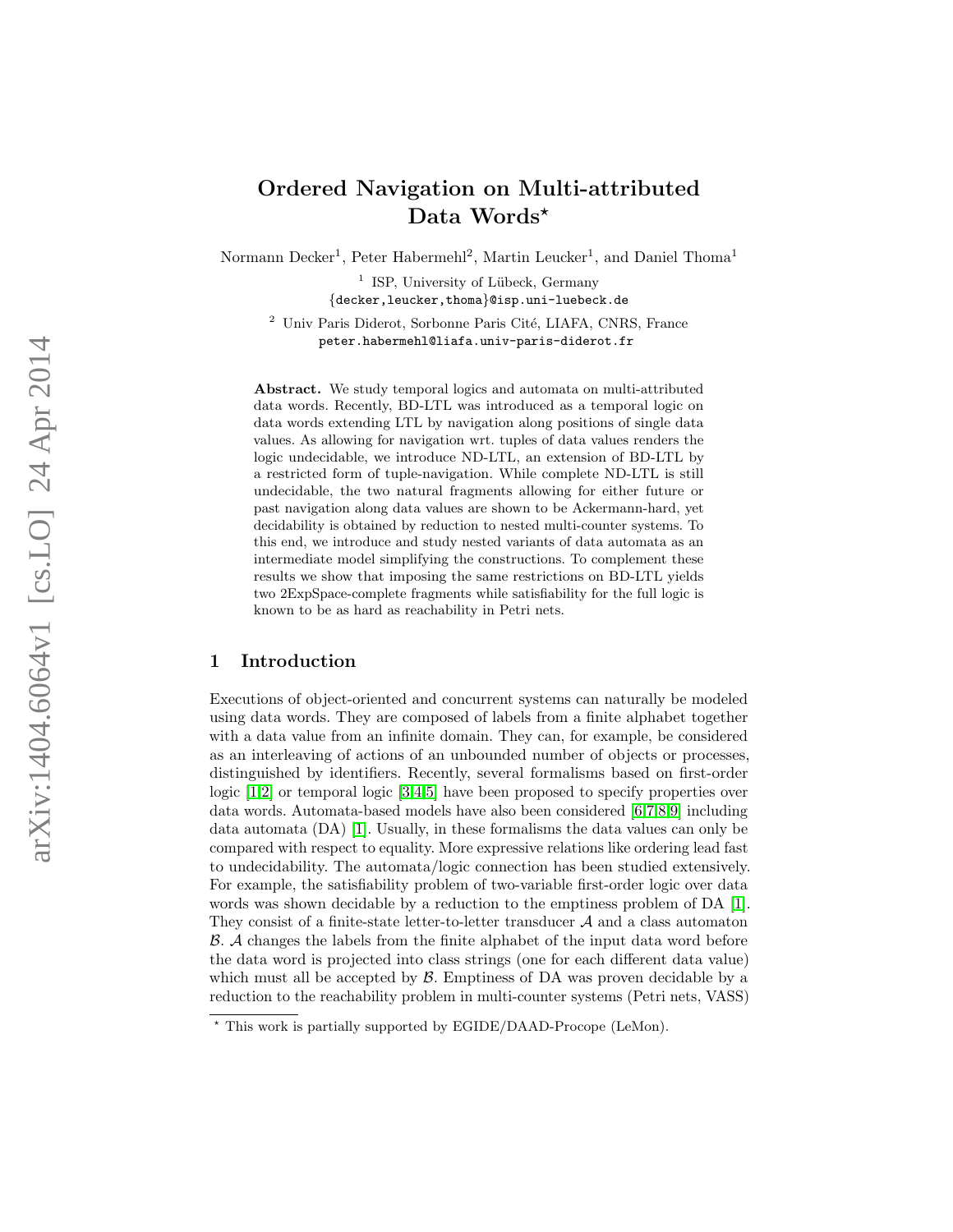showing a deep connection between data word formalisms and counter systems (see also [\[5](#page-16-2)[,10,](#page-16-7)[11\]](#page-16-8)).

We study *multi-attributed data words* where, instead of one data value, *several* data values are associated to a given position. This important extension allows for example modeling nested parameterized systems where a process has subprocesses which have subprocesses and so on. We built on the logic on multi-attributed data words basic data LTL (BD-LTL) [\[12\]](#page-16-9) allowing for navigation wrt. a data value. It uses the well-known LTL with past-time operators and has additionally a class quantifier over one data value used to bind a current data value and restrict the evaluation of the formula to the positions where the same data value appears. Decidability of the satisfiability problem was shown using a reduction to nonemptiness of DA. Adding a class quantifier over tuples makes BD-LTL undecidable like other logics over multi-attributed data words with tuple navigation [\[5,](#page-16-2)[11\]](#page-16-8).

Contributions. We consider first two fragments of BD-LTL: the class future fragment BD-LTL<sup>+</sup> (past operators are disallowed for navigation wrt. a data value) and the class past fragment BD-LTL<sup>−</sup> (restriction of future operators). Both fragments are shown 2ExpSpace-complete using [\[5\]](#page-16-2) and revisiting the translation from BD-LTL to DA [\[12\]](#page-16-9). Instead of going to general DA we translate BD-LTL<sup>+</sup> and BD-LTL<sup>−</sup> into pDA and sDA, respectively, whose emptiness problems are in ExpSpace. In pDA (resp. sDA) the language of the class automaton is suffix- (resp. prefix-) closed allowing to use the ExpSpace-



<span id="page-1-0"></span>Fig. 1. Overview of the logics studied in this paper. Lines are drawn downwards to logics with lower expressiveness. The depicted complexity classes apply over finite as well as infinite words except for ND-LTL<sup>−</sup>, marked by (∗), which is undecidable over infinite words.

complete coverability problem of multi-counter systems instead of its reachability problem for which no primitive recursive algorithm is known (cf. [\[13\]](#page-16-10)). We consider both finite and infinite word semantics of the fragments.

We then define the new logic ND-LTL allowing for navigation wrt. tuples respecting a certain tree-order, i. e., there are several layers of data with nested access. For example, one can navigate on the first layer and, fixing a value, navigate on the second (see example below). Independent navigation on the whole second layer is not possible. While even with this restricted navigation ND-LTL is undecidable we obtain, as for BD-LTL, two natural fragments  $ND-LTL^+$ and ND-LTL<sup>−</sup>. We can proof their decidability by a translation into nested data automata (NDA) that we introduce as an appropriate extension of DA.  $k$ -NDA have k class automata and accept data words with k data values at each position. The  $i$ -th class automaton must accept all class strings obtained by projection of the data word using the same first i data values. Emptiness of  $k$ -NDA is undecidable, but shown decidable for  $k$ -sNDA (where class automata have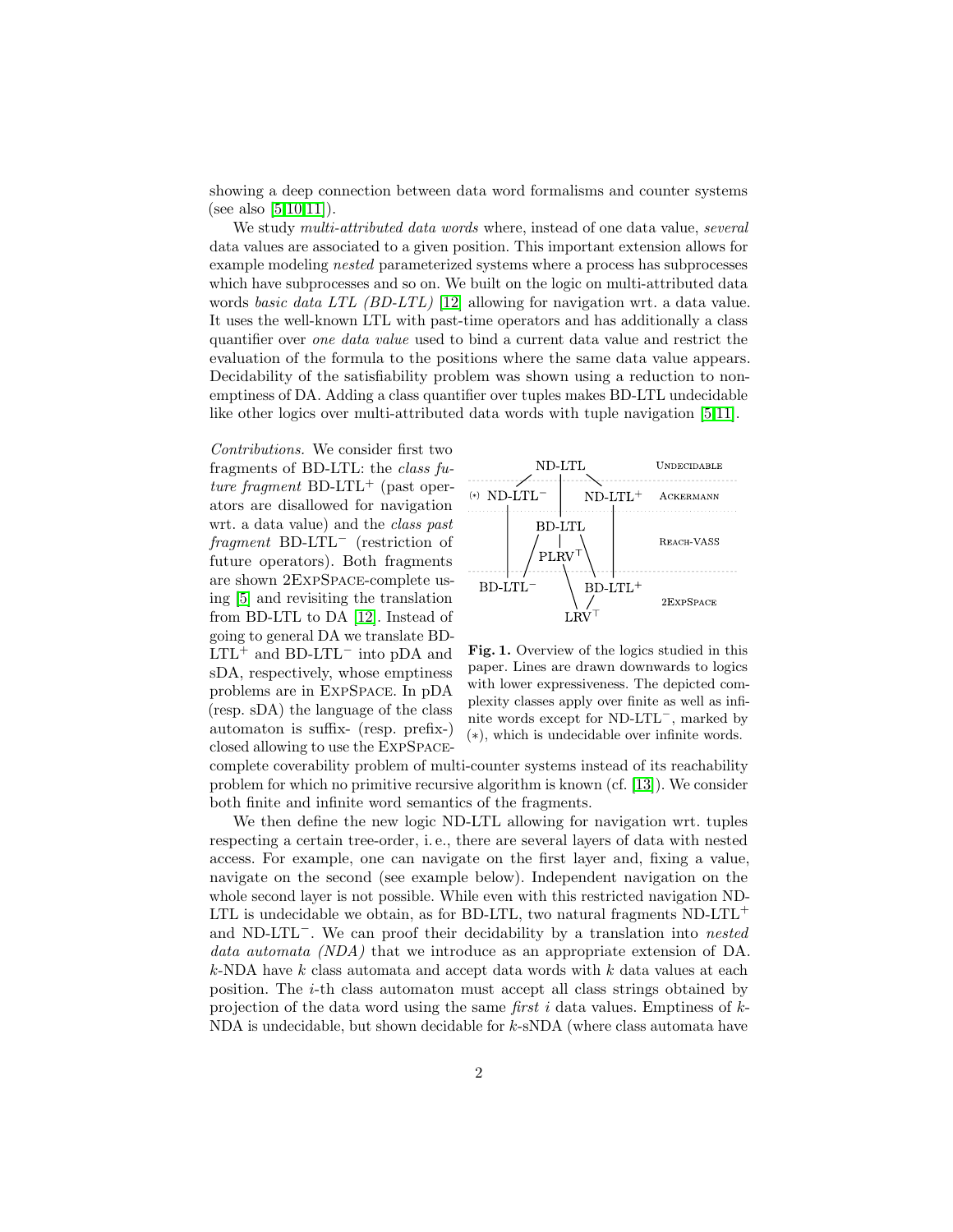suffix-closed languages) and k-pNDA (prefix-closed) using nested multi-counter systems (similar to models in  $[11,14]$  $[11,14]$ ) which generalize multi-counter systems to several layers of nested counters. Their emptiness problem is undecidable, but, as they are well-structured transition systems [\[15,](#page-16-12)[16\]](#page-16-13), coverability and control state reachability are decidable. ND-LTL<sup>+</sup> and ND-LTL<sup>−</sup> are shown Ackermann-hard via a reduction from the control state reachability problem of reset multi-counter systems [\[17\]](#page-16-14). Finally, ND-LTL<sup>+</sup> is decidable over infinite words but ND-LTL<sup> $-$ </sup> is not. Figure [1](#page-1-0) summarizes some results.

*Related Work.* The logics  $LRV^{\top}$  (based on [\[18\]](#page-16-15)) and the more expressive LRV over multi-attributed data words studied in [\[5\]](#page-16-2) built also on LTL and allow to state that one of the current data values must be seen again in the future. LRV  $(LRV^{\top})$  can be extended to PLRV (PLRV<sup>T</sup>) with past obligations. PLRV<sup>T</sup> is less expressive than BD-LTL<sup>[3](#page-2-0)</sup> and we show that  $LRV^{\top}$  is less expressive than BD-LTL<sup>+</sup>. LRV (and LRV<sup>T</sup>) are 2EXPSPACE-complete like BD-LTL<sup>+</sup>. We use their hardness result for our logic. The proof of the upper bound is also based on the coverability problem of multi-counter systems. However, our proof is split into smaller, structured parts. The handling of infinite word versions of our fragments is similar to theirs but we have to treat the additional problems coming from the nested data. Navigation wrt. data tuples was considered and shown undecidable but no decidable fragments were given. A logic handling data values in a very natural way is Freeze-LTL [\[4\]](#page-16-1). It exhibits a similar futurerestriction as BD-LTL<sup>+</sup> and ND-LTL<sup>+</sup> and finite satisfiability is decidable and Ackermann-hard. However, satisfiability over infinite words is undecidable while it is still decidable for BD-LTL<sup>+</sup> and ND-LTL<sup>+</sup>. In [\[11\]](#page-16-8), words with nested data values were also considered. They show undecidability for the two-variable logic with two layers of nested data and the  $+1$  and  $\lt$  predicates over positions. They introduce higher-order multi-counter automata, a very similar model to our nested multi-counter systems. Their proof of Turing completeness could be easily adapted to nested multi-counter systems. However, the well-structuredness of the model is not exploited. If the  $+1$  predicate is dropped they obtain decidability, which is orthogonal to our result as we can express the successor relation in our fragments. In [\[10\]](#page-16-7) history register automata (HRA) have been introduced, which can easily be simulated by our pNDA. A weak variant of HRA is defined which is similar to our pDA, but only studied over finite words.

Example. In object-oriented programming languages, iterating over a list is usually done using a method next on a corresponding iterator object. Once the state of a list changes, e. g., by adding an element, any iterator for that list created before should no longer be used. We model this scenario using propositions *newItr*, add, next and data words with ordered attributes  $l < s < i$  for identifying the list, the list's state and the iterator, respectively. Thus, fixing a state, fixes also the list it belongs to and fixing an iterator object fixes the corresponding list in its current state.

<span id="page-2-0"></span><sup>&</sup>lt;sup>3</sup> In [\[5\]](#page-16-2) it is stated without proof that PLRV is also less expressive than BD-LTL.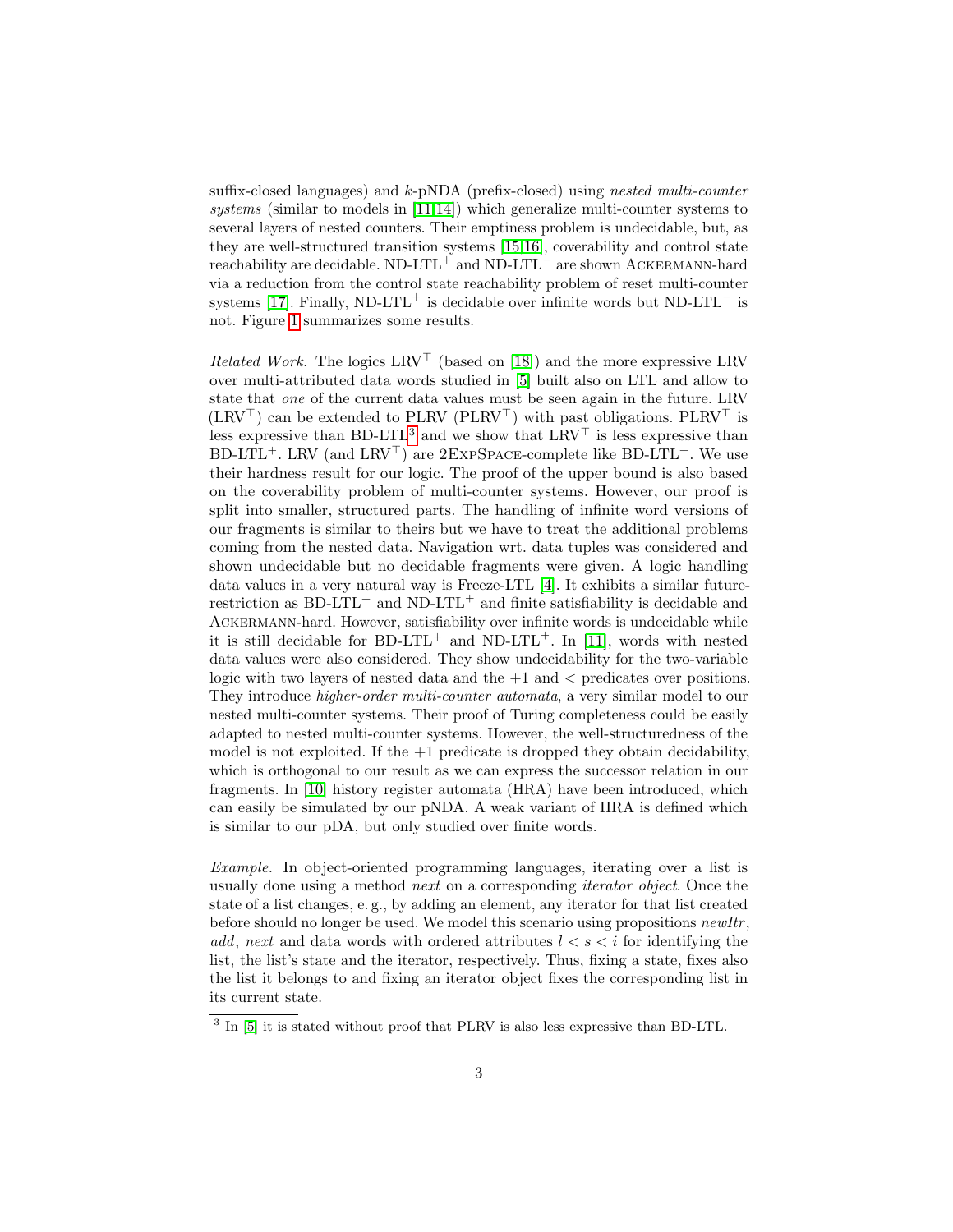Consider two constraints: (1) When observing add, the state of the list changes, i.e., we observe a *fresh* state ID. (2) When calling *next*, the state ID must not have changed since the creation of the currently used iterator. By  $G(add \to C_s \to Y^= \top)$  we can express (1). We bind the current state and list IDs using a class quantifier  $C_s$  and check that there is no previous position with the same IDs. We express (2) by  $G(next \to C_i(\top S^= newItr))$ .  $C_i$  binds the current state, list and iterator ID. The formula  $(\top S^= \textit{newItr})$  guarantees that there is a previous position with the same IDs where the iterator is created. For both constraints we use ND-LTL<sup>-</sup> with local past operators ( $Y^=$  and  $S^=$ ).

### 2 Preliminaries

Let  $\mathbb{N} = \{0, 1, 2, \dots\}$  be the set of natural numbers and  $[k] := \{1, \dots, k\}$  for  $k \in \mathbb{N}, k > 0$ . We denote the set of finite words over an alphabet  $\Sigma$  by  $\Sigma^*$ , the set of infinite words by  $\Sigma^{\omega}$  and their union by  $\Sigma^{\infty} = \Sigma^* \cup \Sigma^{\omega}$ . The empty word is denoted  $\epsilon$ . The *shuffle* of two words  $w, w' \in \Sigma^{\infty}$  is inductively defined by  $\epsilon \sqcup w = w \sqcup \epsilon = \{w\}$  and  $aw \sqcup a'w' = a(w \sqcup a'w') \cup a'(aw \sqcup w')$  where  $a, a' \in \Sigma$ . The shuffle of two languages  $L, L' \subseteq \Sigma^{\infty}$  is  $L \sqcup L' = \{w \sqcup w' \mid w \in L, w' \in L'\}$ and  $\Box(L) = \bigcup \{M \mid M \subseteq L \sqcup M\}$  denotes the infinite shuffle of a language with itself. For two sets M, N we denote by  $M^N$  the set of all mappings  $f: N \to M$ from N to M. Given a partial order  $(M, \subseteq)$  we write  $m^{\downarrow} = \{m' \in M \mid m' \subseteq m\}$ for the downward closure of  $m \in M$ . We define a tree order  $(M, \leq)$  to be a partial order s.t. for all  $m \in M$  its downward closure is a linear order  $(m^{\downarrow}, \leq)$ . Hence, we allow a tree order to contain several minimal elements (roots).

An  $\infty$ -automaton over a finite *input alphabet*  $\Sigma$  is a tuple  $\mathcal{A} = (Q, \Sigma, \delta, I, F, B)$ where Q is a finite set of states,  $I, F, B \subseteq Q$  are sets of *initial*, final and Büchiaccepting states, respectively, and  $\delta \subseteq Q \times \Sigma \times Q$  is the transition relation. A run of  $\mathcal A$  on a word  $w_0w_1\ldots \in \mathbb{Z}^\infty$ ,  $w_i \in \mathcal D$  is a maximal sequence of transitions  $t_0t_1... \in \delta^{\infty}$  with  $t_i = (q_i, w_i, q_{i+1})$  and  $q_0 \in I$ . It is accepting if it ends in a final state  $q_f \in F$  or visits a Büchi-accepting state  $q_b \in B$  infinitely often. A accepts w if there is an accepting run of  $A$  on w and the set of all accepted words is denoted  $\mathcal{L}(\mathcal{A})$ .

A letter-to-letter transducer is an  $\infty$ -automaton  $\mathcal{T} = (Q, \Sigma, \Gamma, \delta, I, F, B)$ where  $\Gamma$  is an additional *output alphabet* and  $\delta \subseteq Q \times \Sigma \times \Gamma \times Q$  is a transition *relation with output.* A word  $\gamma \in \Gamma^\infty$  is an *output* of  $\mathcal T$  if there is an accepting run of T labeled by  $\gamma$ . For  $w \in \Sigma^{\infty}$  we denote  $\mathcal{T}(w) \subseteq \Gamma^{\infty}$  the set of possible outputs of  $\mathcal T$  when reading w.

Data Words and Data Languages. Let  $\Sigma$  be a finite alphabet,  $\Delta$  an infinite set of data values and A a finite set of attributes. A multi-attributed data word is a finite or infinite sequence  $w = w_0w_1... \in (\Sigma \times \Delta^A)^{\infty}$  of pairs  $w_i = (a_i, \mathbf{d}_i)$ of letters and *data valuations*  $\mathbf{d}_i : A \to \Delta$ . Given a valuation  $\mathbf{d} \in \Delta^A$  and a set of attributes  $X \subseteq A$  we denote by  $\mathbf{d}|_X$  the restriction of d to X. We call  $str(w) := a_0 a_1 \ldots \in \Sigma^{\infty}$  the *string projection* of w. The X-class string of w for a data valuation  $\mathbf{d} \in \Delta^X$  is the maximal projected subsequence  $\mathsf{cl}(w, \mathbf{d}) :=$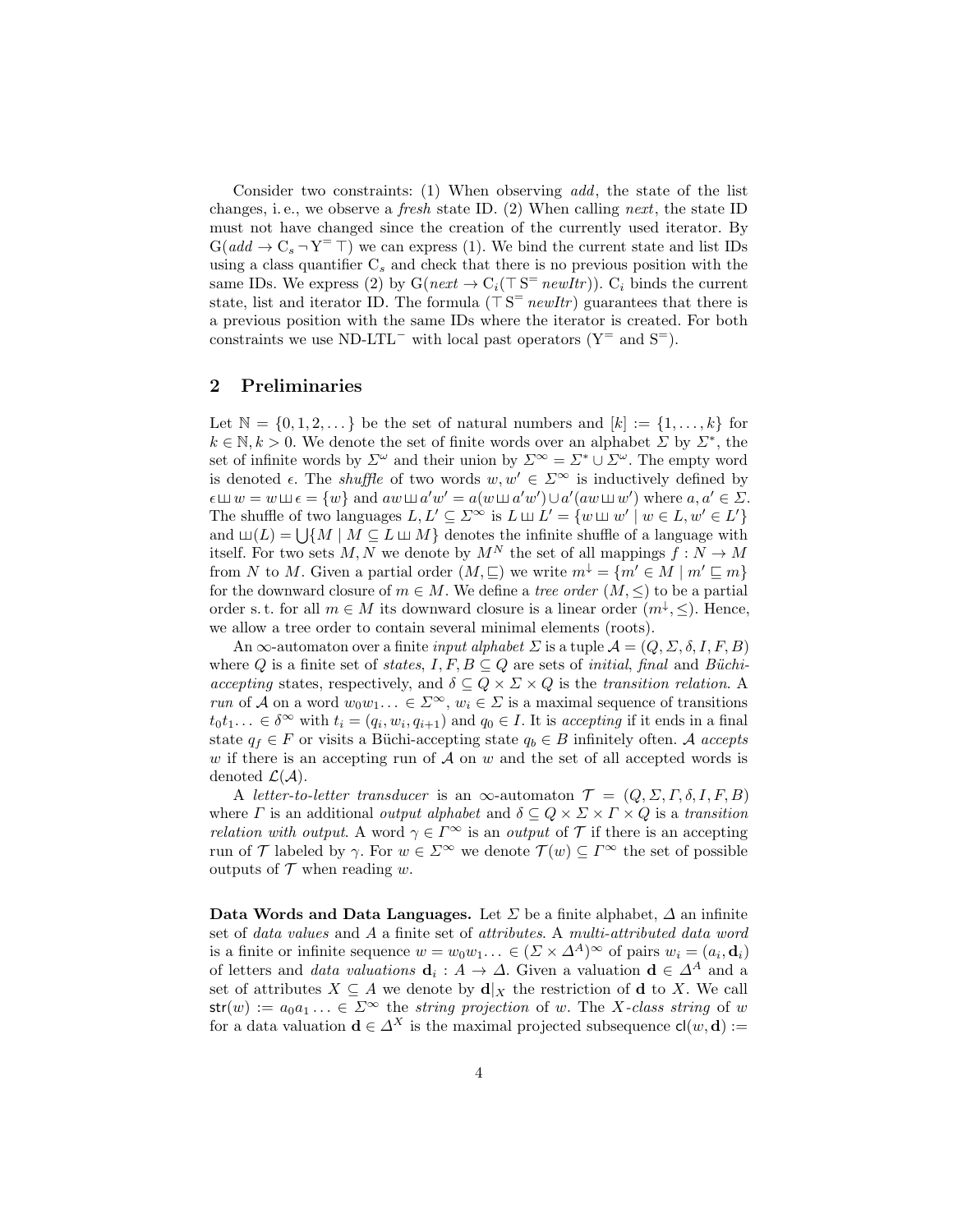$a_{i_0}a_{i_1} \ldots \in \Sigma^{\infty}$  of w with  $0 \leq i_j \leq |w|, i_j < i_{j+1}$  and  $\mathbf{d}_{i_j}|_X = \mathbf{d}$ . We use natural numbers  $1, 2, 3, \ldots$  as representatives for arbitrary data values. For a data word  $w = (a_0, \mathbf{d}_0)(a_1, \mathbf{d}_1) \dots$  we also write  $\begin{pmatrix} a_0 a_1 \dots \\ \mathbf{d}_0 \mathbf{d}_1 \dots \end{pmatrix}$ . For  $|A| = 1$  we call data words  $w \in (\Sigma \times \Delta^A)^{\infty}$  single-attributed. We may then omit the functional notation and use  $\Delta$  instead of  $\Delta^A$  if A is not essential, e.g., writing  $w \in (\Sigma \times \Delta)^\infty$ .

Register Automata (RA). A register automator [\[7\]](#page-16-4) over  $\Sigma$  and  $\Delta$  is a tuple  $\mathcal{R} =$  $(Q, \Sigma, k, \delta, I, F, B)$  where Q is a finite set of states,  $I, F, B \subseteq Q$  are sets of initial, final and Büchi-accepting states, respectively,  $k \geq 1$  is the number of *registers* and  $\delta \subseteq Q \times 2^{[k]} \times 2^{[k]} \times \Sigma \times [k] \times Q$  is the transition relation. A configuration of R is a pair  $(q, v)$  where  $q \in Q$  and  $v : [k] \to \Delta \cup \{\perp\}$  is a valuation of the registers. A run of R on a single-attributed data word  $w = (a_0, d_0)(a_1, d_1) \dots \in (\Sigma \times \Delta)^{\infty}$ is a maximal sequence of configurations  $\rho = (q_0, v_0)(q_1, v_1) \dots$  s.t.  $q_0 \in I$  and for all  $0 \leq i < |w|$  there is a transition  $(q_i, R_i^{\pm}, R_i^{\neq}, a_i, x_i, q_{i+1}) \in \delta$  such that  $\forall_{r \in R_i^{\pm}} v_i(r) = d_i, \forall_{r \in R_i^{\neq}} v_i(r) \neq d_i, v_{i+1}(x_i) = d_i \text{ and } \forall_{r \neq x_i} v_{i+1}(r) = v_i(r)$ . A run  $ρ$  of R is accepting if it ends in a final state  $q ∈ F$  or it visits a Büchi-accepting state  $q \in B$  infinitely often. An RA accepts a single-attributed data word w if it has an accepting run on w.

Multi-counter Systems. A reset multi-counter system (rMCS) is a tuple  $\mathcal{M} = (Q, C, \delta, Q_0)$  where Q and C are finite sets of *(control) states* and *counters*, respectively,  $Q_0 \subseteq Q$  is the set of *initial states* and, for  $OP := \{inc, dec, res\}$ ,  $\delta \subseteq Q \times OP \times C \times Q$  is the transition relation. A run of M is a sequence  $\rho \in Q_0 \times (OP \times C \times Q)^\infty$ , s.t. every subsequence  $(q, op, c, q')$  of  $\rho$ , with  $q, q' \in Q$ ,  $op \in OP, c \in C$ , is an element of  $\delta$  and counters never become negative, i.e., there is an injection  $f_{\rho} : \mathbb{N} \to \mathbb{N}$  that maps every position i in  $\rho$  with  $(\rho_i, \rho_{i+1}) = (\text{dec}, c)$ , for  $c \in C$ , to a position  $j < i$  with  $(\rho_j, \rho_{j+1}) = (\text{inc}, c)$  and  $(\rho_k, \rho_{k+1}) \neq (\text{res}, c)$ , for all k with  $j < k < i$ . An MCS is an rMCS where the transition relation does not use the reset operation res.

### 3 Local Navigation in BD-LTL

The temporal logic BD-LTL is based on LTL. Linear-time properties are formulated using temporal operators to navigate along the positions of a word. This concept is extended analogously to data words by allowing for navigation along the occurrences of a data value. While the LTL operators express properties on the global structure of the word, independent of associated data values, navigation along the class strings of a word allows for expressing a local view, e. g., modeling the behaviour of a single process.

We now recall syntax and semantics of BD-LTL [\[12\]](#page-16-9) and define two natural fragments BD-LTL<sup>+</sup> and BD-LTL<sup>-</sup> where local navigation is restricted to future and past operators, respectively. The satisfiability problem of BD-LTL is decidable. Yet, it is known to be as hard as reachability in Petri nets [\[12\]](#page-16-9) and we show that satisfiability in our fragments is still 2ExpSpace-hard. The next section then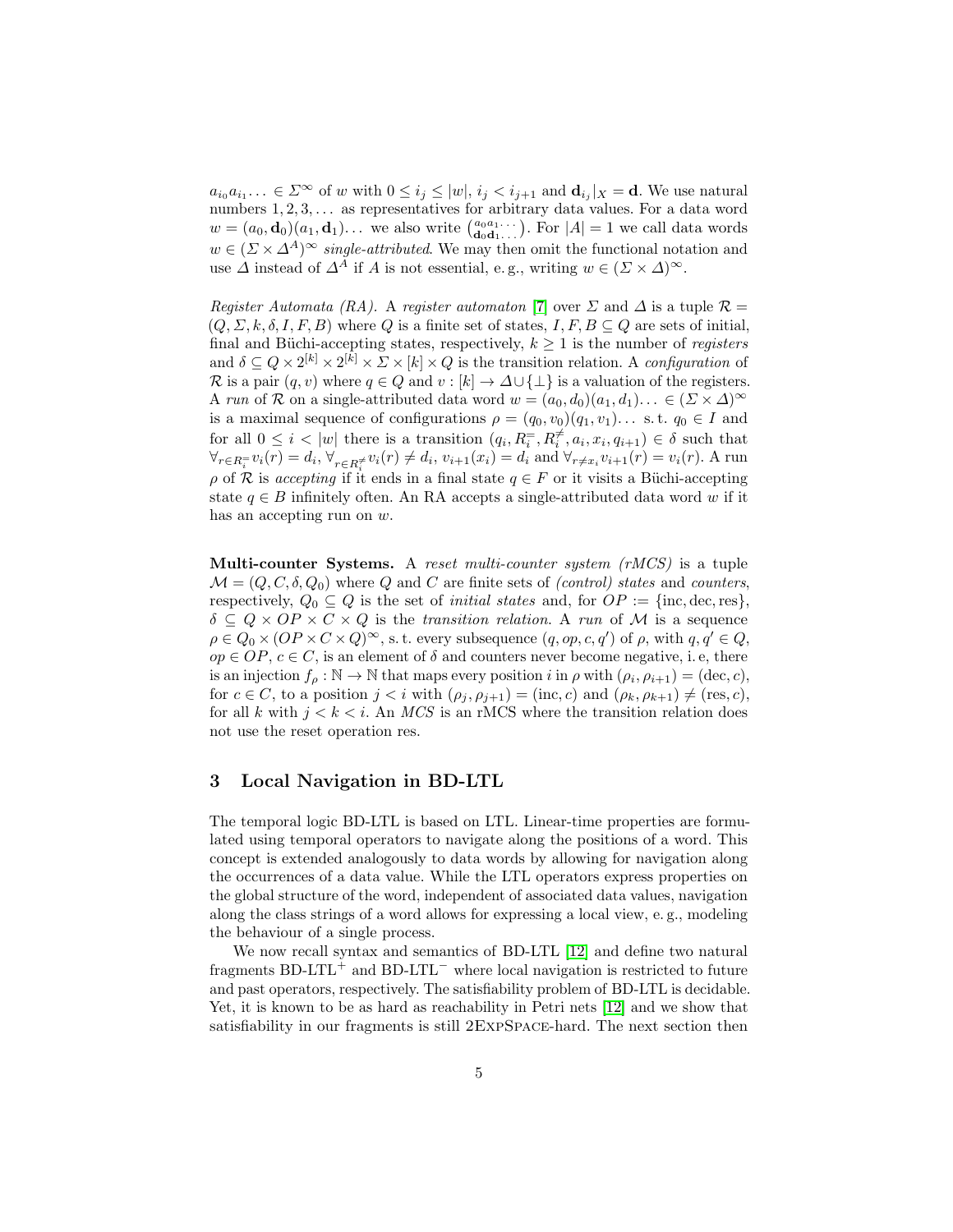sharpens this result by developing a 2ExpSpace decision procedure based on restricted variants of data automata.

Let AP be a finite set of atomic propositions and A a finite set of attributes. The syntax of BD-LTL formulae consists of *position formulae*  $\varphi$  and *class formulae*  $\psi$ . It is defined by the following grammar where  $p \in AP$ ,  $x, y \in A$  and  $r \in \mathbb{Z}$ .

$$
\varphi ::= p | \varphi \land \varphi | \neg \varphi | X \varphi | Y \varphi | \varphi U \varphi | \varphi S \varphi | C_x^r \psi
$$
  

$$
\psi ::= \mathcal{Q}x | \psi \land \psi | \neg \psi | X^{\equiv} \psi | Y^{\equiv} \psi | \psi U^{\equiv} \psi | \psi S^{\equiv} \psi | \varphi
$$

The semantics of BD-LTL position formulae  $\varphi$  is defined over models  $(w, i)$ consisting of an A-attributed data word  $w = (a_0, \mathbf{d}_0)(a_1, \mathbf{d}_1) \dots \in (\Sigma \times \Lambda^A)^{\infty}$ over alphabet  $\Sigma = 2^{AP}$  and and a position  $0 \le i \le |w|$ . Class formulae  $\psi$ are defined over models  $(w, i, d)$  containing an additional data value  $d \in \Delta$ . Boolean and LTL operators are defined as usual, ignoring the data values. For the semantics of the quantifier  $C_x^r$  and class formulae  $\psi$ , let  $pos_d(w) := \{i \mid 0 \leq$  $i < |w|, \exists_{x \in A} : \mathbf{d}_i(x) = d$  denote the set of positions i in w where some attribute has the value  $d \in \Delta$ . Then,

$$
(w, i) \models \mathcal{C}_x^r \psi \quad \text{if } 0 \leq i + r < |w| \text{ and } (w, i + r, \mathbf{d}_i(x)) \models \psi,
$$
\n
$$
(w, i, d) \models \varphi \quad \text{if } (w, i) \models \varphi,
$$
\n
$$
(w, i, d) \models \mathcal{Q}x \quad \text{if } \mathbf{d}_i(x) = d,
$$
\n
$$
(w, i, d) \models \mathbf{X}^= \psi \quad \text{if there is } j \in \text{pos}_d(w), j > i
$$
\n
$$
(w, i, d) \models \psi_1 \mathbf{U}^= \psi_2 \text{ if there is } j \in \text{pos}_d(w), j \geq i \text{ s.t. } (w, j, d) \models \psi_2
$$
\n
$$
\text{and } \forall_{j' \in \text{pos}_d(w), j > j' \geq i} : (w, j', d) \models \psi_1.
$$

The operators  $Y^=$  and  $S^-$  are furthermore defined as expected and  $(w, 0) \models \varphi$ is abbreviated  $w \models \varphi$ . We also use the abbreviations  $\top$  and  $F^{\equiv} \varphi := \top U^{\equiv} \varphi$ .

**Definition 1 (BD-LTL<sup>** $\pm$ **</sup>).** We define the following syntactical fragments: BD-LTL without operators  $X^=$  and  $U^-$  is called BD-LTL<sup>-</sup>. BD-LTL without operators  $Y^=$  and  $S^-$  is called BD-LTL<sup>+</sup>.

In [\[5\]](#page-16-2), the *Logic of Repeating Values (LRV)* was introduced as an extension of LTL interpreted over multi-attributed data words. The additional operators are of the form  $x \approx X^r y$ ,  $x \approx \langle \varphi? \rangle y$  and  $x \not\approx \langle \varphi? \rangle y$ . The former expresses that the current value of attribute x must be equal to the value of attribute  $y$  at the position r steps ahead. Similarly, the latter two express that the value of  $x$ must eventually or never, respectively, be observed as the value of  $y$  at a position where, in addition, a formula  $\varphi$  holds. In LRV<sup>T</sup> only  $x \approx X^r y$  and  $x \approx \langle \top ? \rangle y$ are allowed.  $x \approx X^r y$  and  $x \approx \langle \varphi^2 \rangle y$  can easily be translated into BD-LTL<sup>+</sup>:  $x \approx X^r y$  is equivalent to  $C_x^r @y$  and  $x \approx \langle \varphi ? \rangle y$  is equivalent to  $C_x^0 X^= F^= @y \wedge \varphi$ [\[12\]](#page-16-9). On the contrary, LRV cannot express the operator  $X^=$ .

**Proposition 1.** BD-LTL<sup>+</sup> is strictly more expressive than  $LRV^{\top}$ .

The satisfiability problem of  $\text{LRV}^\top$  (and  $\text{LRV})$  was shown to be 2ExpSpace-hard in [\[5\]](#page-16-2) by encoding runs of so called chain automata using exponentially many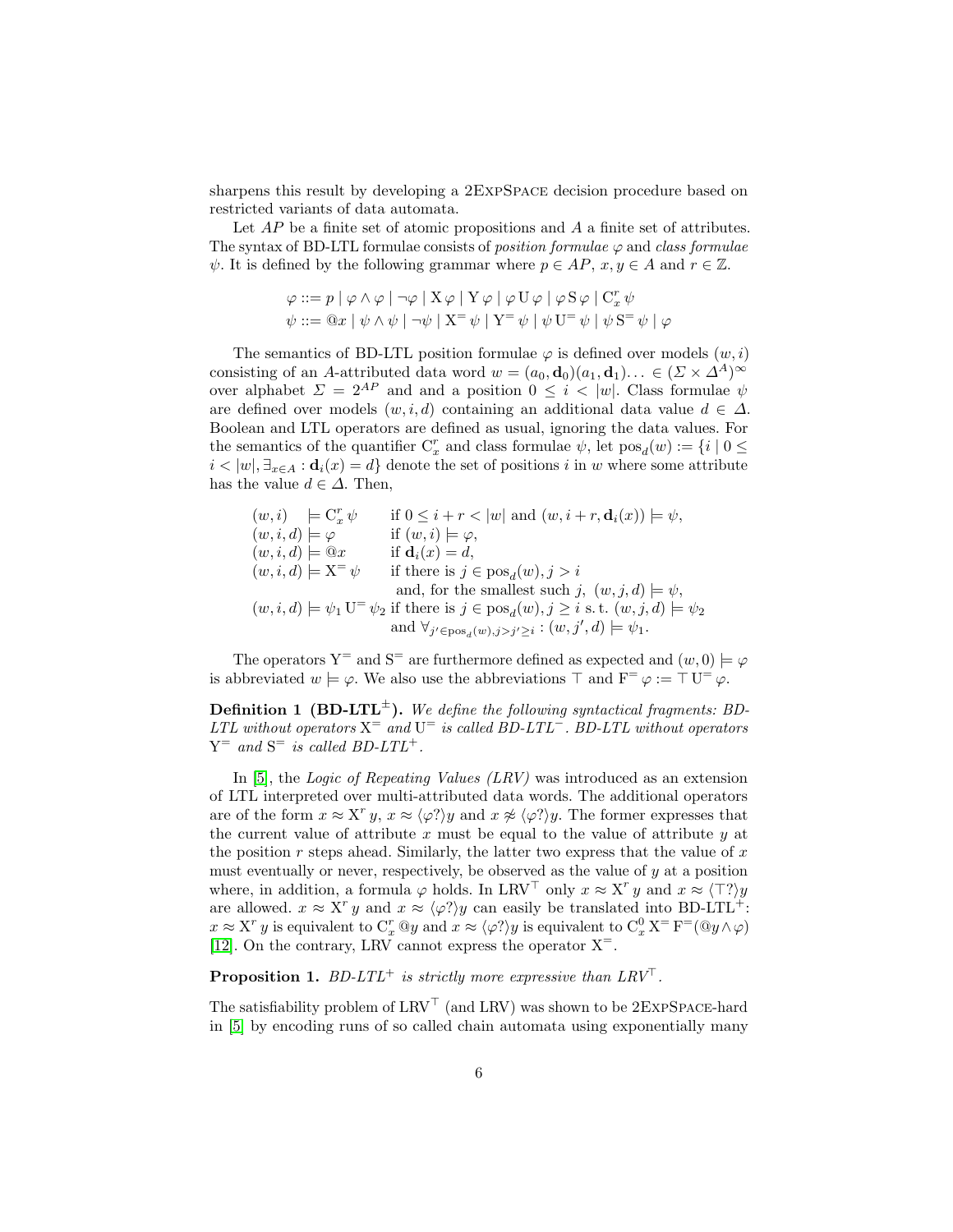counters. The proof [\[5,](#page-16-2) Lemma 15] can easily be adapted to show that the variant of LRV<sup>T</sup> where past *instead* of future operators are used  $(x \approx Y^r y, x \approx \langle \varphi \rangle)^{-1} y$ is also 2ExpSpace-hard and as BD-LTL<sup>−</sup> subsumes this variant we obtain a lower bound for both of our fragments.

**Theorem 1 (Hardness).** The satisfiability problems of  $BD-LTL^+$  and  $BD$ - $LTL<sup>-</sup>$  are 2EXPSPACE-hard over both, finite and infinite data words.

# <span id="page-6-0"></span>4 Satisfiability of BD-LTL<sup> $\pm$ </sup> is 2EXPSPACE-complete

This section is dedicated to an exact characterization of BD-LTL<sup> $\pm$ </sup> satisfiability in terms of complexity. It also provides a basis for Section [6](#page-11-0) that follows a similar structure but is technically more involved.

First, we formally define data automata and give restrictions that reflect the restrictions on our logic. They allow us to decide emptiness in ExpSpace, as opposed to full data automata for which emptiness is as hard as reachability in Petri nets [\[1\]](#page-15-0). Second, we briefly recall the (exponential) translation from BD-LTL to data automata [\[19\]](#page-16-16) and show that our logical restrictions indeed carry over to the restrictions on the automata side.

#### 4.1 ExpSpace-variants of Data Automata

A data automaton (DA) is a tuple  $\mathcal{D} = (\mathcal{A}, \mathcal{B})$  where the base automaton  $\mathcal{A} =$  $(Q, \Sigma, \Gamma, \delta_{\mathcal{A}}, Q_0, F_{\mathcal{A}}, B_{\mathcal{A}})$  is a letter-to-letter transducer and the *class automaton*  $\mathcal{B} = (S, \Gamma, \delta_{\mathcal{B}}, I, F, B)$  is an  $\infty$ -automaton. A *memory function* of  $\mathcal{D}$  is a mapping  $f: \Delta \to S \cup \{\perp\}$  and we denote  $\mathfrak F$  the set of all memory functions. A configuration of D is a tuple  $(q, f) \in Q \times \mathfrak{F}$  consisting of a base automaton state and a memory function. A run of D on a single-attributed data word  $w = (a_0, d_0)(a_1, d_1) \dots \in$  $(\Sigma \times \Delta)^\infty$  is a maximal sequence  $\rho = (q_0, f_0)(q_1, f_1) \dots \in (Q \times \mathfrak{F})^\infty$  such that  $q_0 \in Q_0$ ,  $\forall_{d \in \Delta} : f_0(d) = \bot$  and for all consecutive positions  $i, i+1$  on  $\rho$  there is a transition  $(q_i, a_i, g, q_{i+1}) \in \delta_{\mathcal{A}}$  of the base automaton and a transition  $(s, g, s') \in \delta_{\mathcal{B}}$  of the class automaton such that (1)  $f_{i+1}(d_i) = s'$  and (2) either  $f_i(d_i) = s$ , or  $f_i(d_i) = \perp$  and  $s \in I$ , and (3)  $\forall_{d' \in \Delta, d' \neq d_i} : f_i(d') = f_{i+1}(d').$ 

The run  $\rho$  is accepting if (I) it ends in a configuration  $(q, f)$  with  $q \in F_A$  is final and  $f(\Delta) \cap S \subseteq F$ , or (II) there are infinitely many configurations  $(q, f_i)$ on  $\rho$  such that  $q \in B_{\mathcal{A}}$  is Büchi-accepting and for each data value d occurring last at some position i on w the state  $f_{i+1}(d) \in F$  is final and for each data value  $d'$  occurring *infinitely* often on  $w$  there are infinitely many positions  $j$  with  $d_j = d'$  and  $f_{j+1}(d') \in B$  is Büchi-accepting. The word w is accepted if there is an accepting run of D.

Intuitively, the base transducer A reads a letter  $a_i \in \Sigma$ , performs a transition and outputs its label  $g \in \Gamma$ . The memory function maintains an *instance* of the class automaton  $\beta$  for every data value that occurred so far and spawns a new instance for a fresh data value. The (present or newly spawned) instance of  $\beta$  that corresponds to the current data value  $d_i$ , reads g and performs a step.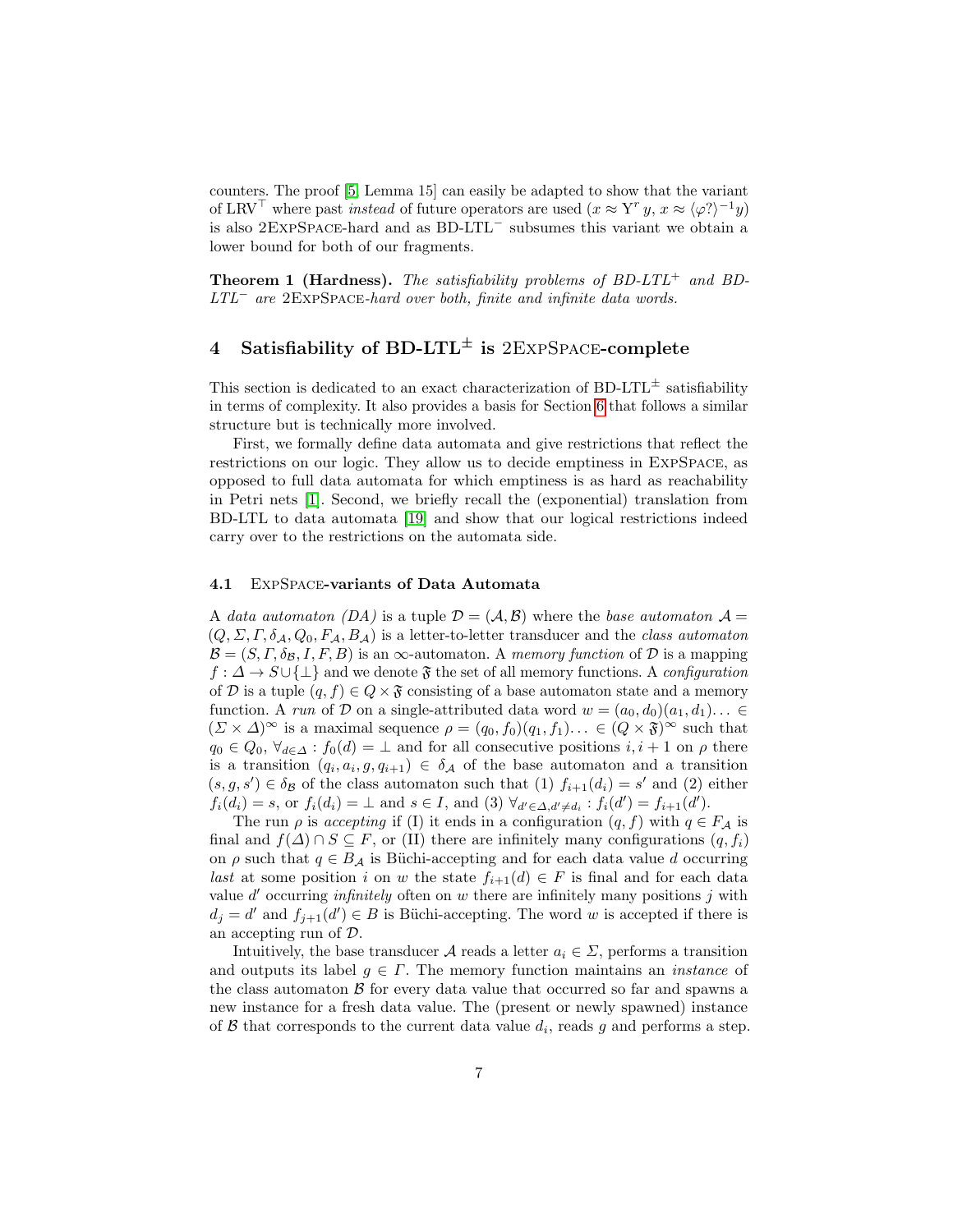For  $D$  to accept,  $\mathcal A$  and every spawned instance of  $\mathcal B$  needs to accept by either terminating in a final state or visiting some Büchi-accepting state infinitely often.

**Definition 2** (Prefix- and suffix-closed DA). A data automaton  $\mathcal{D} = (\mathcal{A}, \mathcal{B})$ is locally prefix-closed (pDA) if all states of the class automaton  $\beta$  are final and Büchi-accepting. It is locally suffix-closed (sDA) if all states of  $\beta$  are initial.

The construction to decide emptiness of DA given in [\[1\]](#page-15-0) translates a DA into a multi-counter automaton (MCA) that maintains for every class automaton state the number of instances residing in it. That way, emptiness of DA reduces (for finite words) to reachability in MCA. Note that technical differences in the various notions of counter systems (e. g., MCA, MCS, VASS, Petri nets) are inessential here.

For pDA, where all class automaton states are final and Büchi-accepting, automaton instances can be dismissed in any state. The corresponding MCS thus allows for a random decrement of counters. Clearly, in such a lossy system the problem of reachability reduces to coverability. Regarding infinite words, repeated coverability is sufficient since every class automaton state is also Büchi-accepting. Both problems are in ExpSpace [\[20,](#page-16-17)[21\]](#page-16-18).

For an sDA we can decide if it accepts a finite word by reversing the automata and checking the resulting pDA for emptiness. In the rest of this section we address the remaining case of sDA emptiness wrt. infinite words obtaining the following result.

<span id="page-7-0"></span>Theorem 2. Emptiness of pDA and sDA over finite and infinite data words is decidable in ExpSpace.

Let  $\mathcal{D} = (\mathcal{A}, \mathcal{B})$  be an sDA with  $\mathcal{A} = (Q, \Sigma, \Gamma, \delta_{\mathcal{A}}, Q_0, \emptyset, B_{\mathcal{A}})$  (we omit final states) and  $\mathcal{B} = (S, \Sigma, \delta, I, F, B)$ . Towards deciding emptiness of  $\mathcal{D}$ , we consider an accepting run  $\rho$  of  $\mathcal D$  and separate the finite from the infinite behaviour in terms of transitions  $t \in \delta$  of the class automaton: There is a position i on  $\rho$ , such that t is taken after i iff t is taken infinitely often on  $\rho$ .

The idea is now to guess (characteristics of) the configuration at this position and check that there is a finite run reaching the configuration and that starting from it there is an infinite accepting run. For the former, we construct an sDA that accepts a finite word iff the configuration is reachable. For the latter, we now have guaranteed infinite recurrence of all relevant transitions and can thereby reduce the problem to emptiness of an at most exponentially larger Büchi automaton.

For a set  $T \subseteq \delta$  of transitions of the class automaton  $\mathcal B$  and a state  $q \in Q$  of the base automaton  $A$ , consider the following three properties.

- (A1) After taking any transition in  $T$ ,  $\beta$  can eventually reach a final state from  $F$  or an accepting state from  $B$ , only by taking transitions from  $T$ .
- (A2) There is a sequence  $t_1t_2... \in T^{\omega}$  with  $t_i = (s_i, g_i, s'_i)$  in which each  $t \in T$ occurs infinitely often and  $g_1g_2... \in \Gamma^\omega$  is an output of A starting in q.
- (A3) There is a reachable configuration  $(q, f)$  such that for all data values  $d \in \Delta$ , either (i) there is no corresponding instance of  $\mathcal{B}$  ( $f(d) = \perp$ ), or (ii) the corresponding instance of B is in an accepting state  $(f(d) \in F)$ , or (iii) there is a transition  $(f(d), g, s) \in T$  for some  $s \in S$  and some  $g \in \Gamma$ .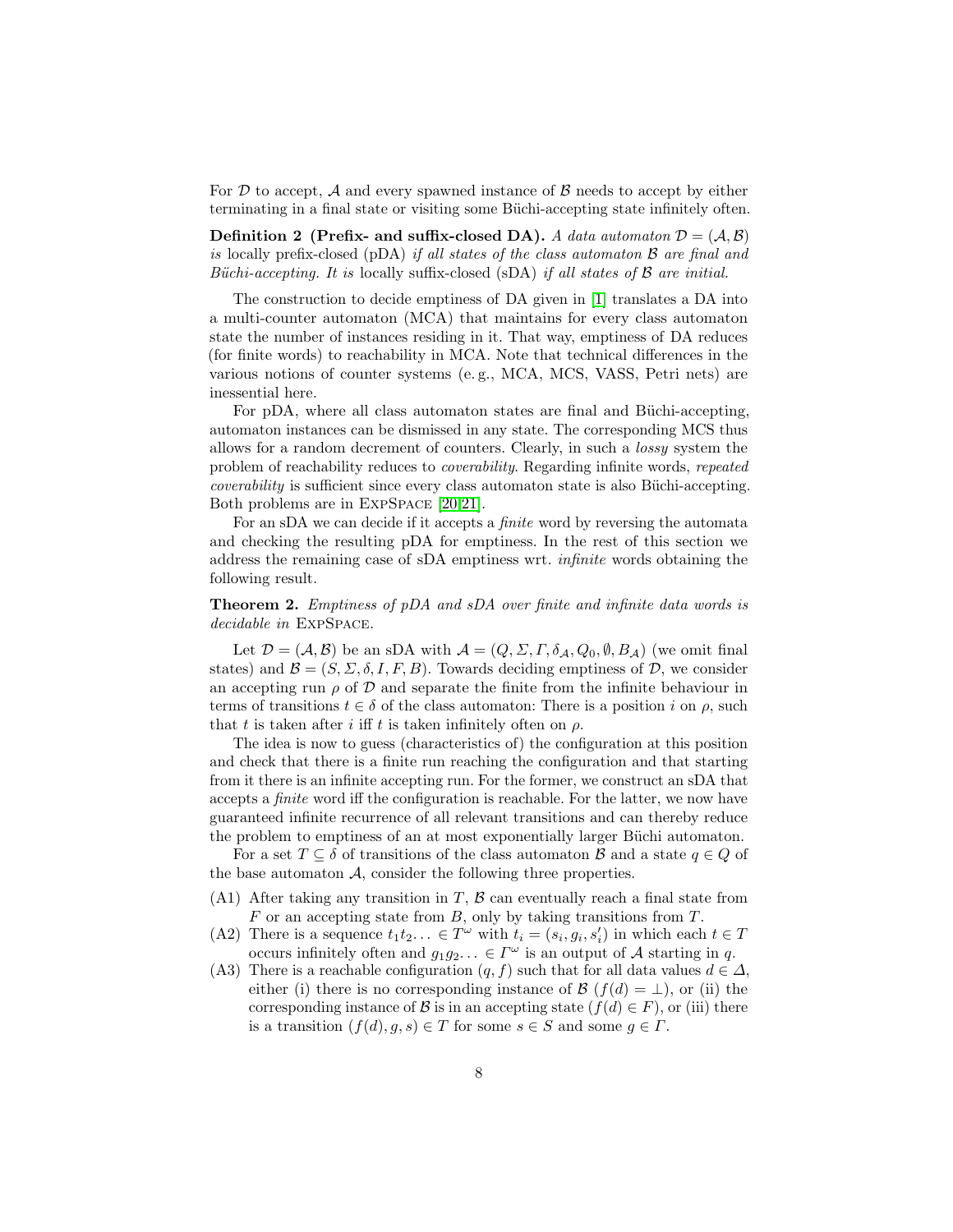<span id="page-8-0"></span>**Lemma 1.** The sDA D accepts an infinite data word iff there are  $T \subseteq \delta$ ,  $q \in Q$ such that the properties  $(A1)$ – $(A3)$  hold.

 $(\Rightarrow)$  For an accepting run of D take T to be the set of transitions of B taken infinitely often on  $\rho$ . Let i be a position after which only transitions from T are taken and  $q_i \in Q$  the base automaton state at position *i*. If (A1) did not hold because of some transition  $t \in T$  then the instance of B performing it after position *i* would reject. The suffix of  $\rho$  starting from *i* is a witness for (A2). The configuration  $(q_i, f_i) \in Q \times \mathfrak{F}$  at position i is a witness for  $(A3)$  as in particular all instances of  $\beta$  that terminate before i accept.

 $(\Leftarrow)$  Given T and q we can construct an accepting run of D. Property (A3) allows us to find a run to some configuration  $c \in Q \times \mathfrak{F}$  from which we are able to continue only using transitions from  $T$ .  $D$  can then continue performing the sequence of transitions  $\tau \in T^{\omega}$  provided by (A2) since all states of  $\mathcal{B}$  are initial and hence new instances can be spawned in any state when needed. Now, (A1) and the fact that each transition in T occurs infinitely often on  $\tau$  guarantee that for any (non-terminated) instance of B we can choose a subsequence of  $\tau$  that can be performed by  $\beta$  in order to accept.

<span id="page-8-1"></span>**Lemma 2.** Given  $T \subseteq \delta$  and  $q \in Q$ , it is decidable in EXPSPACE if properties  $(A1)$ – $(A3)$  are satisfied.

Verifying  $(A1)$  is a reachability problem in the finite graph of  $\beta$  restricted to T. Further, we can build a Büchi automaton over  $\Gamma$  that is non-empty iff  $(A2)$ holds: In A, take the outputs as inputs and remove all transitions with a label not occurring on any transition in T. For each transition  $(s, g, s') \in T$ , intersect the automaton with the property  $GF g$ . The size of the resulting Büchi automaton is at most  $c^{(|Q|^2)}$  for a constant c. Finally, (A3) can be verified by constructing the  $\text{sDA }\hat{\mathcal{D}}=(\hat{\mathcal{A}},\hat{\mathcal{B}}) \text{ with } \hat{\mathcal{A}}=(Q,\Sigma,\varGamma,\delta_{\mathcal{A}},Q_0,\{q\},\emptyset) \text{ and } \hat{B}=(S,\Sigma,\delta,I,F\cup{}^{\bullet}T),$ where  $^{\bullet}T := \{ s \in S \mid \exists_{s' \in S, g \in \Gamma} : (s, g, s') \in T \}$ , and checking it for emptiness in exponential space as above.

To conclude, using Lemma [1](#page-8-0) and [2](#page-8-1) we can check the sDA  $\mathcal{D}$  for emptiness wrt. infinite words by nondeterministically guessing a state  $q \in Q$  and a set of transitions  $T \subseteq \delta$  and verifying  $(A1)$ – $(A3)$  in exponential space.

# <span id="page-8-2"></span>4.2 From BD-LTL<sup> $\pm$ </sup> to Data Automata

By revisiting the construction given in [\[12\]](#page-16-9) BD-LTL<sup>+</sup> and BD-LTL<sup>-</sup> can be translated into at most exponentially larger sDA and pDA, respectively.

The first step is to eliminate multiple attributes by translating a formula into a satisfiability-equivalent one over single-attributed data words. The basic idea is to encode A-attributed data words by using segments of length  $|A|$ , each representing a single position in the original word. The temporal operators are adjusted by offsets according to the segment length and positioning information within a fragment is encoded by additional propositions. The construction, given in detail in [\[19\]](#page-16-16), only uses additional operators  $C_x^r$  and a BD-LTL<sup> $\pm$ </sup> formula hence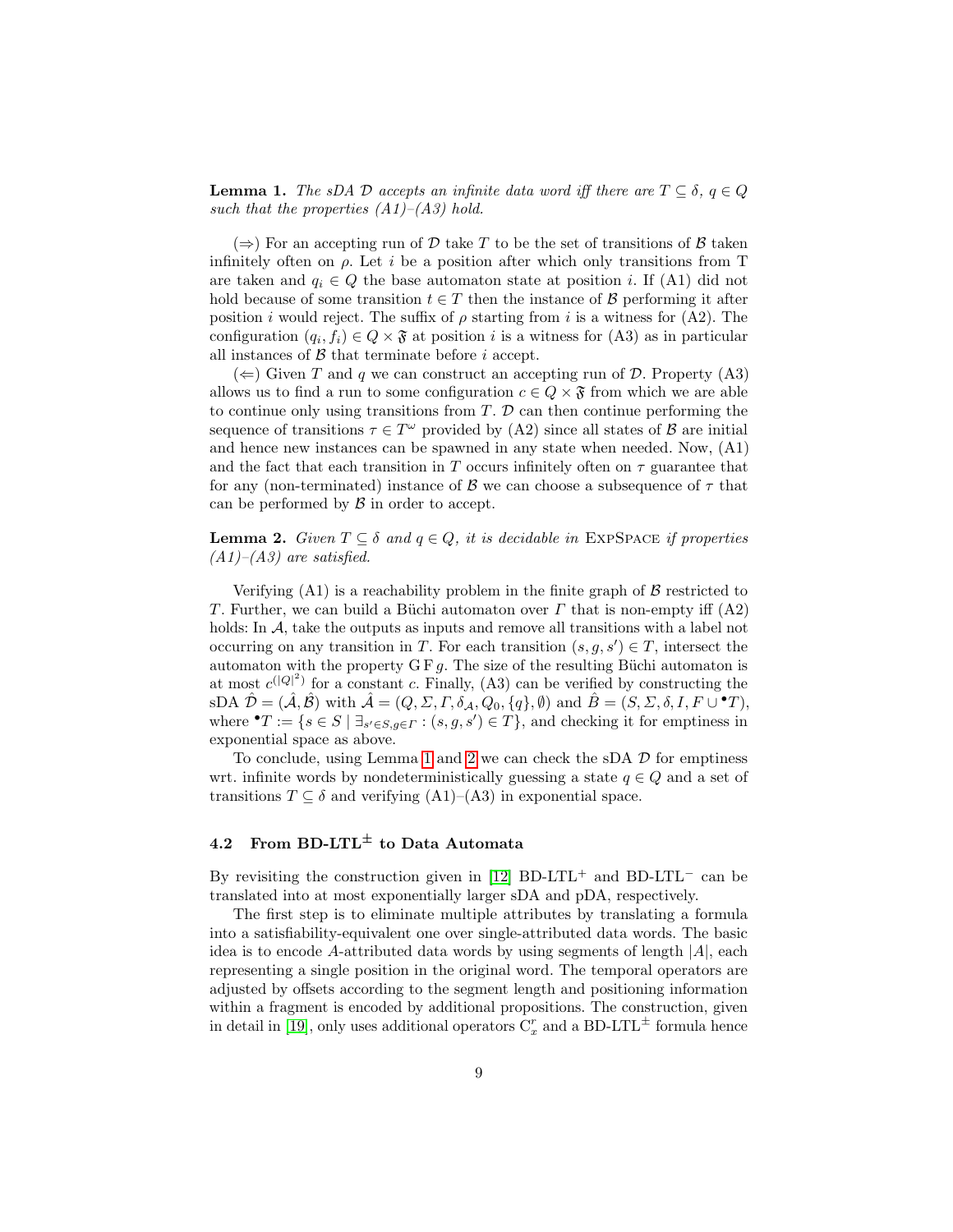stays in the respective fragment. Further, it is at most polynomially larger than the original one.

Second, the obtained formula  $\varphi$  is translated into a data automaton. The largest (absolute) value used by  $C_x^r$  operators in  $\varphi$  is denoted  $r_{max}$ . The set  $AP_{\varphi}$ of atomic propositions used by  $\varphi$  is extended by propositions  $p_j^{\psi}$  and  $=$  for each  $-r_{\text{max}} \leq j \leq r_{\text{max}}$  and subformula  $\psi$  of  $\varphi$ .  $\mathcal{A}_{\varphi}$  is supposed to check, that  $p_j^{\psi}$ holds at some position i iff  $\psi$  holds at position  $i+j$ . A proposition  $=$ <sub>i</sub> is supposed to hold at position i iff position  $i + j$  carries the same data value. Checking all this and additionally that  $p_{\varphi}$  holds at the very first position,  $\mathcal{A}_{\varphi}$  accepts exactly the models of  $\varphi$ , up to the additional propositions.

Correct occurrence of propositions  $p_0^{\psi}$  where  $\psi$  is a position formula can be checked by the base automaton. In all other cases  $\psi$  can be assumed to be of the form  $C_x^r \psi$  where  $\psi$  is not a position formula. These formulae can be checked using the local automaton. The context information provided for  $r_{\text{max}}$  positions into the past as well as the future allows the local automaton to determine the effect of the  $C_x^r$  operator without any additional temporal navigation.

Propositions of the form  $p_j^{\psi}$  with  $j \neq 0$  can be handled by the base automaton. Note that in contrast to the construction given in [\[12\]](#page-16-9) we require these propositions as a suffix or prefix closed local automaton can not keep track of this information itself. What remains is to verify the correct annotation by the propositions  $=$ <sub>i</sub>. This can easily be done using a register automaton  $R$  that maintains the frame of data values and verifies the propositions. While it is known that RA can be translated into DA it is not clear how to adapt the construction given in [\[12\]](#page-16-9) for sDA and pDA.

<span id="page-9-0"></span>**Lemma 3 (Simulating RA).** Given an sDA or pDA  $\mathcal{D}$  and a register automaton R, we can construct an sDA or pDA D', respectively, such that  $\mathcal{L}(\mathcal{D}) \cap \mathcal{L}(\mathcal{R}) =$  $\emptyset$  iff  $\mathcal{L}(\mathcal{D}') = \emptyset$ .  $\mathcal{D}'$  is of polynomial size in the size of  $\mathcal D$  and  $\mathcal R$  and of exponential size in the number of registers of R.

The basic idea is to extend the alphabet with a new letter \$. At a position where a data value would have been stored in a register  $r$ , the class automaton changes its state and thereby marks the current data values as being stored in r. The transducer keeps track of all registers currently containing data values. Before "storing" another data value in an already occupied register  $r$ , the transducer performs an additional step accepting \$ and demanding that one instance (the instance associated with the value currently "stored" in  $r$ ) changes its state, such that the data value is no longer marked as being stored in r. Both, a suffix or a prefix closed base automaton suffices to implement this approach.

By Lemma [3,](#page-9-0) we can perform all required checks using an sDA or pDA, respectively. Translating LTL formulae into word automata results in a state space that is at most exponential in the size of the formula and thus the construction gives an up to exponential overall blowup. Note that we assume a unary encoding for the offsets r in formulae  $C_x^r$ .

By Theorem [2,](#page-7-0) the translation proofs our completeness result for BD-LTL<sup> $\pm$ </sup>.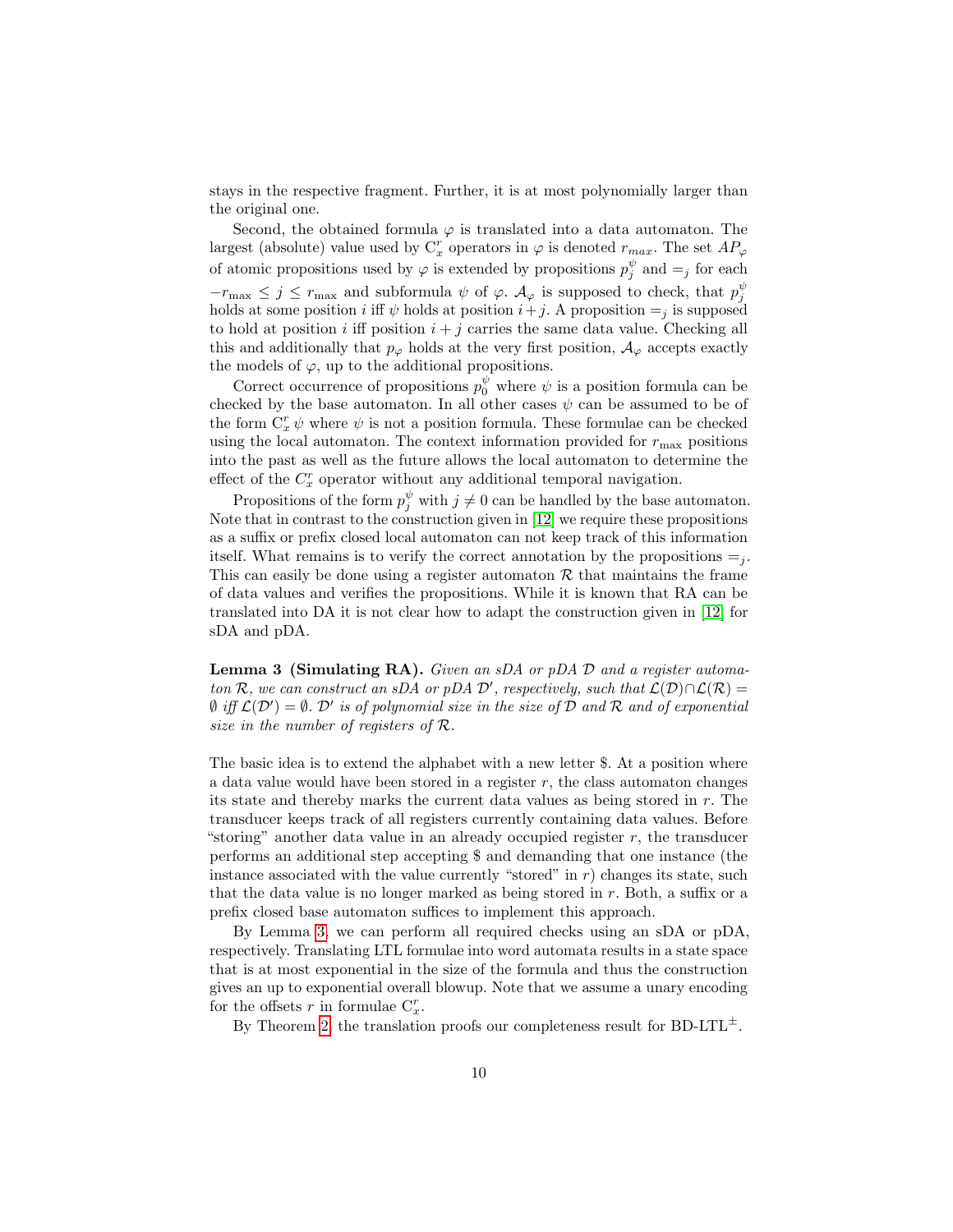**Theorem 3** (2EXPSPACE-completeness). Satisfiability problems of  $BD-LTL^+$ and BD-LTL<sup>−</sup> are 2ExpSpace-complete over finite and infinite data words.

## 5 Ordered Navigation on Multi-attributed Data Words

As we have seen, multiple attributes do not actually enrich the models of BD-LTL. They can be eliminated due to the inability of BD-LTL to reason about their interdependencies. A natural extension is thus to allow for so-called tuple navigation, e.g., by adding an operator  $C^r_{(x,y)}$  binding a tuple instead of single values. Class operators such as  $X^=$  and  $S^{\equiv}$  then navigate along the positions of a multi-attributed data word that carry both values. Unfortunately, it is well-known that such an extension leads to undecidability. For example, LRV is known to be undecidable when being extended by tuple navigation [\[5\]](#page-16-2). This implies undecidability of such an extension of  $BD-LTL^+$  and by similar arguments BD-LTL<sup>−</sup>.

<span id="page-10-0"></span>**Proposition 2.** The satisfiability problem of BD-LTL<sup> $\pm$ </sup> with tuple navigation is undecidable.

To overcome the restrictions of BD-LTL while maintaining decidability, at least for reasonable fragments, we define the logic ND-LTL.

Definition 3 (ND-LTL). The logic Nested Data LTL (ND-LTL) consists of BD-LTL formulae where the set of attributes A is enriched by a tree order relation  $\leq \leq A \times A$ . The fragments ND-LTL<sup>+</sup> and ND-LTL<sup>-</sup> are obtained by the same restrictions as for BD-LTL<sup>+</sup> and BD-LTL<sup>-</sup>, respectively.

The quantifier  $C_x^r$  in ND-LTL binds not only the value of attribute  $x \in A$  but also the values of all smaller attributes. Class operators, such as  $U^=$ , then navigate according to this tuple of values respecting, however, the attribute order in the following sense.

For an attribute  $x \in A$ , with downward-closure  $x^{\downarrow}$  consisting of attributes  $x_1 \leq x_2 \leq \ldots \leq x_n$ , a mapping  $\mathbf{d} \in \Delta^{x^{\downarrow}}$  induces a vector of data values  $(d(x_1), d(x_2), \ldots, d(x_n))$ . By  $d \simeq d'$  we denote that d and d' have the same such vector representation. Note, this can differ from the element-wise equality of the functions. Using this we define for a data word  $w \in (\Sigma \times \Delta^A)^{\infty}$  and  $\mathbf{d} \in \Delta^{x^{\downarrow}}$ the set  $pos_{d}(w)$  of positions i in w where there is an attribute  $y \in A$  such that  $\mathbf{d} \simeq \mathbf{d}_i|_{y^{\downarrow}}$ . ND-LTL class formulae are interpreted over models  $(w, i, \mathbf{d})$  where  $i \in \mathbb{N}, 0 \leq i < |w|$ , is a position in w and  $\mathbf{d} \in \Delta^{x^{\downarrow}}$  for some  $x \in A$ . For position formulae  $\varphi, x, y \in A$  and  $r \in \mathbb{Z}$ , we define the semantics of the  $C_x^r$  operator and class formulae  $\psi$  as follows.

$$
(w, i) \models \mathcal{C}_x^r \psi \quad \text{if } 0 < i + r < |w| \text{ and } (w, i + r, \mathbf{d}_i|_{x^{\perp}}) \models \psi,
$$
\n
$$
(w, i, \mathbf{d}) \models \varphi \quad \text{if } (w, i) \models \varphi,
$$
\n
$$
(w, i, \mathbf{d}) \models \mathcal{Q}x \quad \text{if } \mathbf{d}_i|_{x^{\perp}} \simeq \mathbf{d},
$$
\n
$$
(w, i, \mathbf{d}) \models \mathbf{X}^{\equiv} \psi \quad \text{if there is } j \in \text{pos}_{\mathbf{d}}(w), j > i,
$$
\n
$$
(w, i, \mathbf{d}) \models \psi_1 \mathbf{U}^{\equiv} \psi_2 \text{ if } \exists_{j \in \text{pos}_{\mathbf{d}}(w), j \geq i} : (w, j, \mathbf{d}) \models \psi_2
$$
\n
$$
\text{and } \forall_{j' \in \text{pos}_{\mathbf{d}}(w), j > j' \geq i} : (w, j', \mathbf{d}) \models \psi_1.
$$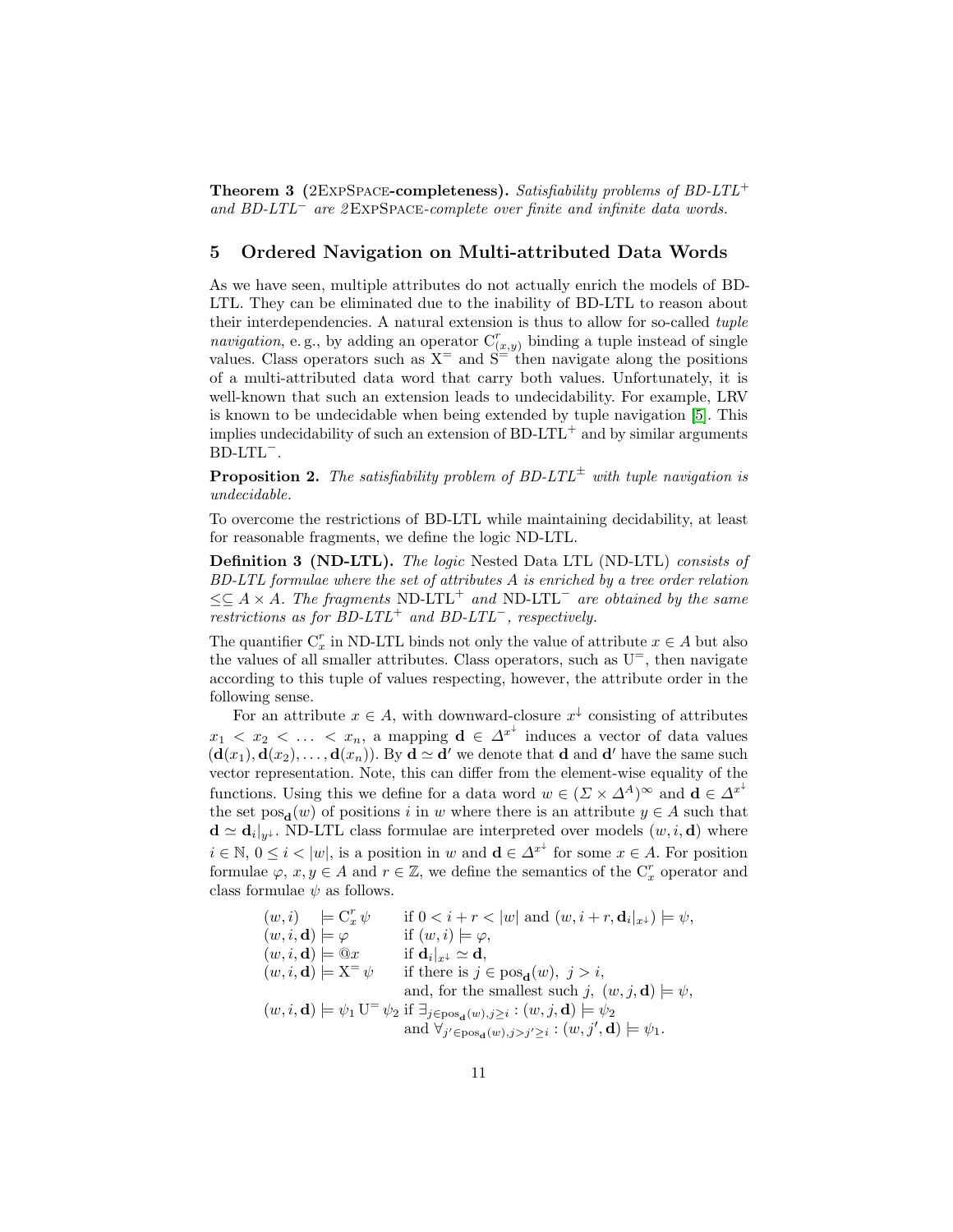As before, the operators  $Y =$  and  $S =$  are defined as expected. The semantics of boolean and LTL operators in ND-LTL formulae remains as for BD-LTL.

<span id="page-11-1"></span>**Lemma 4.** For every rMCS  $M = (Q, C, \delta, Q_0)$ , there is an ND-LTL<sup>-</sup> formula  $\Phi_{\mathcal{M}}$  over the set of propositions  $AP = Q \cup \{\text{inc}, \text{dec}, \text{res}\} \cup C$  and attributes A s. t.  $\Phi_{\mathcal{M}}$  is satisfiable iff there is a data word  $w \in (2^{AP} \times \Delta^A)^{\omega}$  where  $str(w)$  =  ${p_0}{p_1}...$   $(p_i \in AP)$  and  $p_0p_1...$  is a run in M.

Using a pair  $x_c > \hat{x}_c$  of attributes for each counter  $c \in C$ , a formula  $\bigwedge_{c \in C} G((\text{res}\wedge$  $(X_c) \to C_{\hat{x}_c}^0 \to Y^= \top$ ) can be used for specifying resets and  $\bigwedge_{c \in C} G((\text{dec} \wedge X_c) \to Y^ C_{x_c}^0 Y$ <sup>=</sup>(inc  $\wedge X_c$ )) assures non-negative counter values. It is clear that using a further constraint of the form  $F q$  allows for expressing control state reachability in rMCS, being Ackermann-hard by results on lossy channel systems in [\[17\]](#page-16-14). Encoding such finite runs of an rMCS backwards, can be done analogously within the fragment ND-LTL+.

**Theorem 4 (ACK-hardness).** Satisfiability of ND-LTL<sup> $\pm$ </sup> is ACKERMANN-hard.

Similarly,  $GF q$  expresses *repeated* control state reachability in rMCS, being undecidable due to results in [\[22\]](#page-16-19). Further, full ND-LTL is already undecidable over finite words. This can be shown by considering the formula  $\bigwedge_{c \in C} G((\text{inc} \wedge X c) \to$  $C_{x_c}^0$  X<sup>=</sup>(dec  $\wedge$  X *c*)) that ensures that for every incrementing operation, there is a following decrement on the same counter before the next reset on that counter. Thus, reset operations turn into zero tests, allowing to encode Minski machine computations where reachability is undecidable.

Theorem 5 (Undecidability). Satisfiability of ND-LTL is undecidable over finite and infinite data words. Satisfiability of ND-LTL<sup>−</sup> is undecidable over infinite data words.

# <span id="page-11-0"></span>6 Deciding Satisfiability of ND-LTL<sup> $\pm$ </sup>

Having established undecidability and hardness results for ND-LTL we finally turn to decision procedures in this section. We complete our picture by decidability results for the remaining cases of ND-LTL<sup> $-$ </sup> over finite words and ND-LTL<sup> $+$ </sup> over finite and infinite words. The structure follows that of Section [4](#page-6-0) and we provide the essential ideas for lifting the constructions as well as additional arguments where needed. To capture the notion of nesting in ND-LTL we extend data automata and again provide restrictions that carry over from the logic.

#### 6.1 Nested Data Automata

We extend data automata to read multi-attributed data words by adding a class automaton for each attribute. The class automata are linearly ordered in the sense that the *i*-th class automaton reads refinements (subwords) of the input of the  $(i - 1)$ -th class automaton. That way they express a linear order on the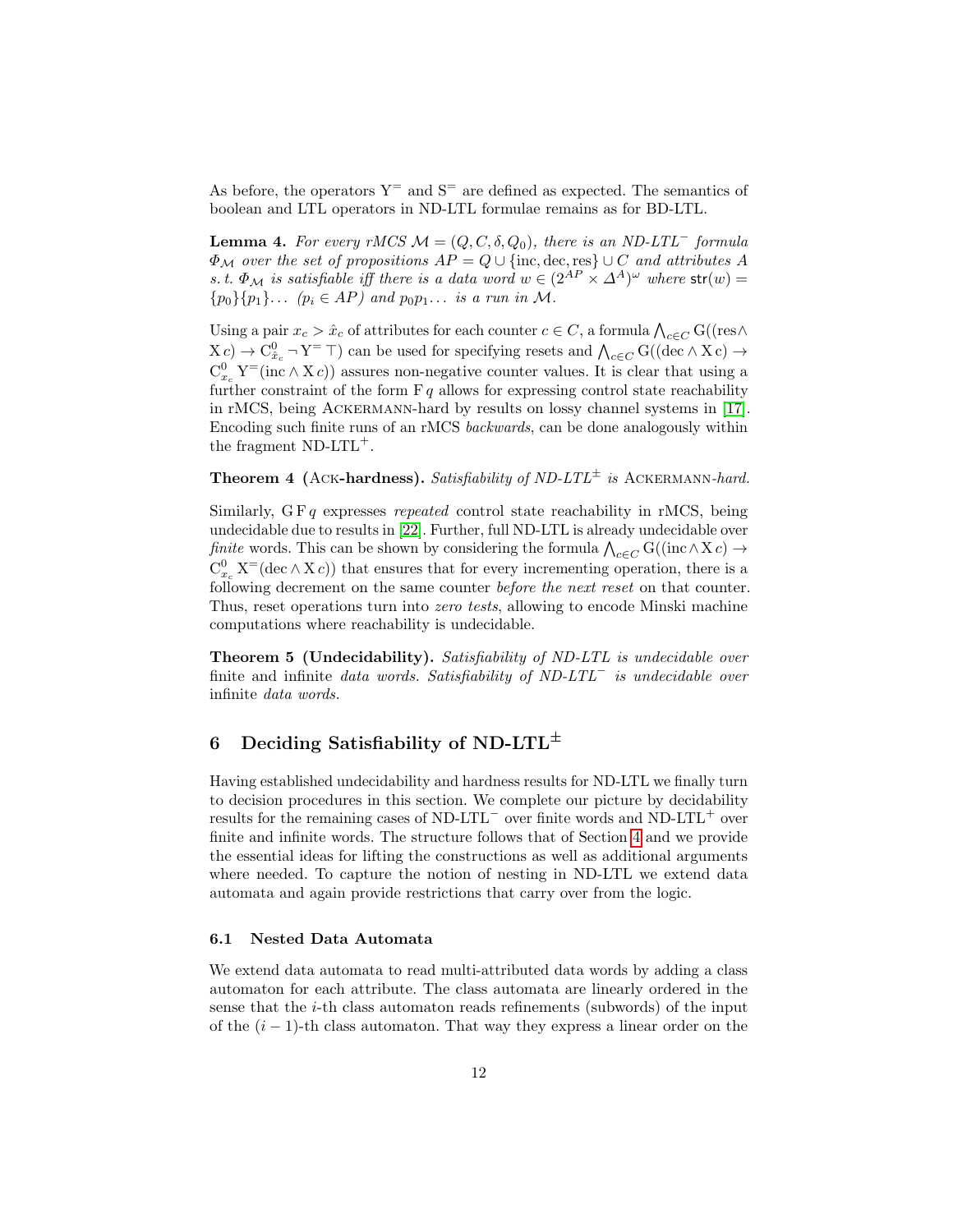attributes which is, however, sufficient since we later show that ND-LTL formulae over a tree order can be translated into formulae over a linear order. For that reason, we only consider attribute sets  $[k] = \{1, \ldots, k\}$  for  $k \in \mathbb{N}$ .

**Definition 4** (Nested data automaton). A k-nested data automaton  $(k-$ NDA) is a  $(k + 1)$ -tuple  $\mathcal{D} = (\mathcal{A}, \mathcal{B}_1, \ldots, \mathcal{B}_k)$  where  $(\mathcal{A}, \mathcal{B}_i)$  is a data automaton for each  $i \in [k]$ . D is called locally prefix-closed (pNDA) if each  $(A, \mathcal{B}_i)$  is a pDA and it is called locally suffix-closed (sNDA) if each  $(A, \mathcal{B}_i)$  is an sDA.

Let  $\mathcal{D} = (\mathcal{A}, \mathcal{B}_1, \dots, \mathcal{B}_k)$  be a k-NDA with  $\mathcal{A} = (Q, \Sigma, \Gamma, \delta_{\mathcal{A}}, Q_0, F_{\mathcal{A}}, B_{\mathcal{A}})$  and  $\mathcal{B}_i = (S_i, \Gamma, \delta_i, I_i, F_i, B_i)$ . A configuration of  $\mathcal{D}$  is a tuple  $c = (q, f_1, \ldots, f_k) \in$  $Q \times \mathfrak{F}_1 \times \ldots \times \mathfrak{F}_k$  where  $\mathfrak{F}_i$  is the set of memory functions  $f: \Delta^{[i]} \to S_i \cup \{\perp\}$ (partially) mapping i-tuples of data values to states.

A run of D on an [k]-attributed data word  $w = (a_0, \mathbf{d}_0)(a_1, \mathbf{d}_1) \dots$  $(\Sigma \times \Delta^{[k]})^{\infty}$  is a maximal sequence  $\rho = (q_0, f_{1,0}, \ldots, f_{k,0})(q_1, f_{1,1}, \ldots, f_{k,1}) \ldots$  of configurations where  $q_0 \in Q_0$ ,  $f_{i,0}(\Delta^{[i]}) = \{\perp\}$  and for each consecutive positions  $n, n + 1$  on  $\rho$  there is a transition  $(q_n, a_n, g, q_{n+1}) \in \delta_{\mathcal{A}}$  for  $g \in \Gamma$  of the base automaton and a transition  $(s_i, g, s'_i) \in \delta_i$  for each class automaton  $\mathcal{B}_i$  such that (1)  $f_{i,n+1}(\mathbf{d}_n|_{[i]}) = s'_i$  and (2) either  $f_{i,n}(\mathbf{d}_n|_{[i]}) = s_i$ , or  $f_{i,n}(\mathbf{d}_n|_{[i]}) = \perp$  and  $s_i \in I_i$ , and  $(3) \forall_{\mathbf{d}' \in \Delta^{[i]}, \mathbf{d}' \neq \mathbf{d}_n |_{[i]}} : f_{i,n}(\mathbf{d}') = f_{i,n+1}(\mathbf{d}').$ 

A run of D on w is (finitely) accepting if it ends in a configuration  $(q, f_1, \ldots, f_k)$ with  $q \in F_{\mathcal{A}}$  and  $\forall_{i \in [k]} f_i(\Delta^{[i]}) \subseteq F_i \cup \{\perp\}$ . Moreover, it is accepting if there are infinitely many configurations  $(q, f_{1,n}, \ldots, f_{k,n})$  on  $\rho$  such that  $q \in B_{\mathcal{A}}$  is Büchi-accepting and for each level  $i \in [k]$  and each data valuation  $\mathbf{d} \in \Delta^{[i]}$ there is either (I) no position m with  $\mathbf{d}_m|_{[i]} = \mathbf{d}$ , or (II) a *last* position m with  $\mathbf{d}_m|_{[i]} = \mathbf{d}$  and the state  $f_{i,m+1}(\mathbf{d}) \in F$  is final, or (III) there are *infinitely many* positions m where  $\mathbf{d}_m|_{[i]} = \mathbf{d}$  and  $f_{i,m+1}(\mathbf{d}) \in B_i$  is Büchi-accepting.

The idea of deciding emptiness of pNDA and sNDA is, again, to translate them into multi-counter systems, which this time will be nested. Similar notions of such nested systems can be found in [\[14,](#page-16-11)[11\]](#page-16-8).

**Definition 5** ( $k$ -nMCS). A k-nested multi-counter system ( $k$ -nMCS) is a tuple  $\mathcal{M} = (Q, \delta, I)$  with a finite set of states Q, a set of initial states  $I \subseteq Q$ , and a transition relation  $\delta \subseteq (\bigcup_{i \in [k]} Q^i) \times Q^k$ .

A multiset over a set S is a mapping  $m \in \mathbb{N}^S$ . For a k-nMCS  $\mathcal{M} = (Q, \delta, I)$ , the set of *configurations of level i* are defined inductively (from k to 0) as  $C_k = Q$ and  $C_{i-1} = Q \times \mathbb{N}^{C_i}$ . The set of *configurations* of M is then  $C_{\mathcal{M}} = C_0$ . We can see an element of  $C_0$  as a term constructed over unary function symbols  $Q$ , constants  $Q$  and the binary operator  $+$ . The terms are considered modulo associativity and commutativity of the  $+$  operator which does not appear on the top level. For example  $q_0(q_1(q_3(q_5+q_5+q_6)+q_3(q_6+q_6))+q_1(q_3(q_6+q_6)+q_6))$  $q_3(q_6+q_5+q_5)+q_2(q_7(q_8))+q_2(q_7(q_8)))$  corresponds to  $(q_0, \{(q_1, \{(q_3, \{q_5\}$  $2, q_6 : 1\}$  :  $2, (q_3, \{q_6 : 2\}) : 2, (q_2, \{(q_7, \{q_8 : 1\}) : 1\}) : 2\}).$ 

Now, the transition relation  $\rightarrow \subseteq C_{\mathcal{M}} \times C_{\mathcal{M}}$  on configurations can be easily defined as a rewrite rule. For  $((q_0, q_1, \ldots, q_i), (q'_0, q'_1, q'_2, \ldots, q'_k)) \in \delta$ , we have  $(q_0, X_1 + q_1(X_2 + \ldots q_i(X_{i+1})\ldots)) \rightarrow (q'_0, X_1 + q'_1(X_2 + \ldots q'_i(X_{i+1} +$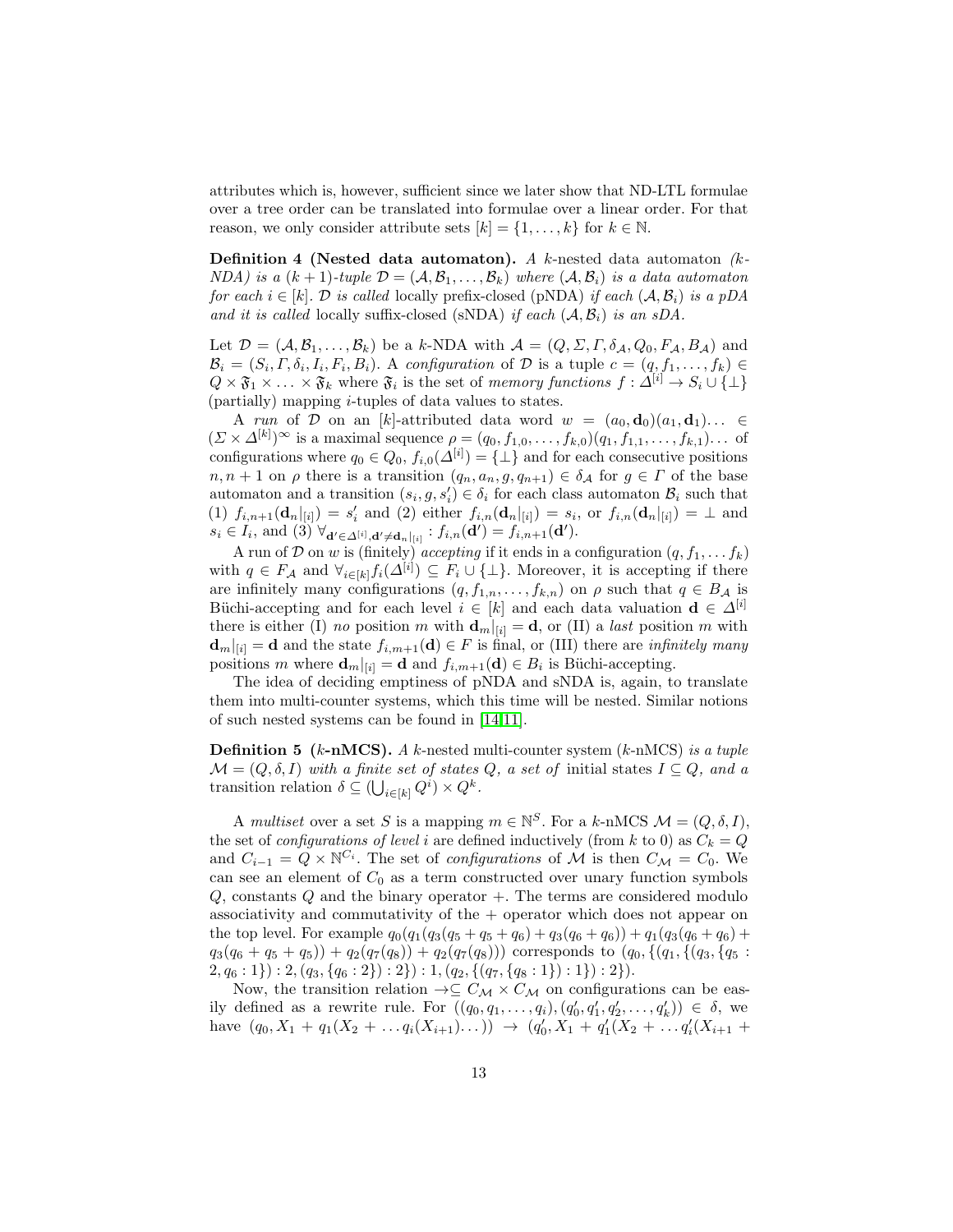$q'_{i+1}(q'_{i+2}\ldots q'_{k-1}(q'_{k}))))$  where  $X_i \in \mathbb{N}^{C_i}$ . As usual we denote by  $\rightarrow^*$  the reflexive and transitive closure of  $\rightarrow$ .

A well-quasi-ordering (WQO) on a set C is a pre-order  $\preceq$  such that, for any infinite sequence  $c_0, c_1, c_2, \ldots$  there are i, j with  $i < j$  and  $c_i \preceq c_j$ . A WQO  $\preceq$  on a set C induces a WQO  $\preceq_m$  on multisets over C as follows. Let  $B = \{b_1, \ldots, b_n\}$ and  $B' = \{b'_1, \ldots, b'_{n'}\}$  two multisets over C. Then,  $B \preceq_m B'$  iff there is an injection h from [n] to [n'] with  $b_i \preceq b'_{h(i)}$ . Let  $\preceq_k$  be the WQO = (equality relation) on the set of states  $Q$  of the  $k$ -nMCS  $M$ . We iterate the construction and obtain a WQO  $\preceq_1$  on  $C_{\mathcal{M}}$ .

It can be easily seen that the transition relation  $\rightarrow$  of k-nMCS is monotonic wrt.  $\preceq_1$ , i. e., if  $c_1 \preceq_1 c_2$  and  $c_1 \to c_3$  then  $c_2 \to c_4$  for some  $c_4$  with  $c_2 \preceq_1 c_4$ . A k-nMCS is hence a well-structured transition system [\[16\]](#page-16-13) and we directly obtain the following lemma.

**Lemma 5 (Coverability).** Let  $\mathcal{M} = (Q, \delta, I)$  be a a k-nMCS,  $c \in C_{\mathcal{M}}$  a configuration and  $q \in Q$  a state. The coverability problem of checking if there is a configuration  $c' \in C_{\mathcal{M}}$  with  $c \preceq c'$  such that  $(q, \emptyset) \rightarrow^* c'$ , is decidable.

Given a k-NDA  $\mathcal{D} = (\mathcal{A}, \mathcal{B}_1, \dots, \mathcal{B}_k)$  where  $\mathcal{A} = (Q_0, \Sigma, \Gamma, \delta_0, I_0, F_0, \emptyset)$  and  $\mathcal{B}_i = (Q_i, \Gamma, \delta_i, I_i, F_i, \emptyset)$  for  $i \in [k]$  with disjoint sets of states and no Büchiaccepting states, we can construct a k-nMCS  $\mathcal{M}_{\mathcal{D}} = (\bigcup_{i=0}^{k} Q_i, \delta, I_0)$  as follows. Let  $((q_0, \ldots, q_i), (q'_0, \ldots, q'_k)) \in \delta$  for some  $0 \le i \le k$  if there are letters  $a \in \Sigma$  and  $g \in \Gamma$  such that there is a transition of the base automaton  $(q_0, a, g, q'_0) \in \delta_0$  and for all  $1 \leq j \leq i$  we have transitions  $(q_j, g, q'_j) \in \delta_j$  of the class automata and for all j with  $i < j \leq k$  there exists an initial state  $q''_j \in I_j$  such that  $(q''_j, g, q'_j) \in \delta_j$ . Then  $\mathcal D$  is empty iff a configuration can be reached in  $\mathcal M_{\mathcal D}$  containing only states from  $F := \bigcup_{i=0}^k F_i$ 

In case  $D$  is a pNDA, all states of the class automata are final and the emptiness problem hence reduces to the coverability problem of k-nMCS. As above, if  $\mathcal D$  is an sNDA, we considering the reversal of the base and the class automata to obtain the case of pNDA (still without Büchi-accepting states). In the rest of this section we address the remaining case of checking if an sNDA with Büchi-accepting states accepts an infinite data word in order to obtain the following.

<span id="page-13-0"></span>Theorem 6. Emptiness of sNDA is decidable over finite and infinite data words. Emptiness of pNDA is decidable over finite data words.

Now, let  $\mathcal{D} = (\mathcal{A}, \mathcal{B}_1, \dots, \mathcal{B}_k)$  be a k-sNDA where  $\mathcal{A} = (Q, \Sigma, \Gamma, \delta_{\mathcal{A}}, I_{\mathcal{A}}, \emptyset, B_{\mathcal{A}})$ and  $\mathcal{B}_i = (S_i, \Gamma, \delta_i, S_i, F_i, B_i)$ . For a configuration  $c = (q, f_1, \ldots, f_k)$  of  $\mathcal{D}$ , a data valuation  $\mathbf{d} \in \Delta^{[1]}$  with  $f_1(\mathbf{d}) \neq \bot$  corresponds to an "active" instance of the class automaton  $\mathcal{B}_1$ . Consider the set  $m := \{ \mathbf{d}' \in \Delta^{[i]} \mid i \in [k], f_i(\mathbf{d}') \neq \bot, \mathbf{d}'(1) = \emptyset \}$  $d(1)$  of data valuations *depending* on d. It is prefix-closed wrt. the linear order on  $[k]$  and can hence be considered as a *tree* with root **d** (level 1). Define a labeling  $s : m \to \bigcup_{i \in [k]} S_i$  attaching to each node  $\mathbf{d}' \in \Delta^{[i]}$  (level i) in m the current state of the corresponding class automaton instance, i.e.,  $s(\mathbf{d}') := f_i(\mathbf{d}'),$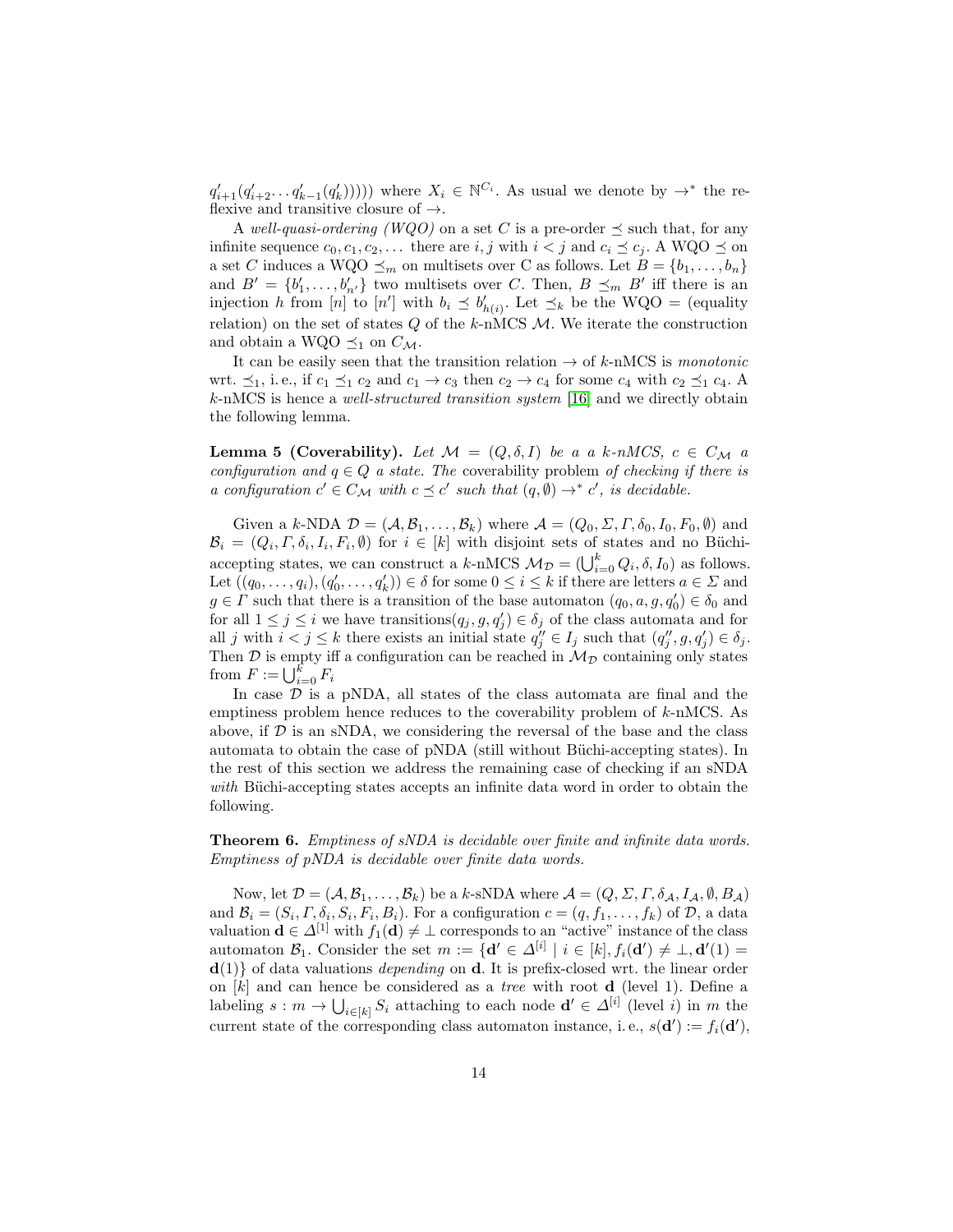and repeatedly delete all leaf nodes of  $m$  that are final states. Let  $M_c$  be the (finite) set of all such labeled trees  $(m, s)$  for a configuration c.

As done similar in Section [4,](#page-6-0) we characterize a configuration that splits the finite from the infinite behaviour on an accepting run of  $D$ . For a set of transitions  $T \subseteq \delta_1$  of  $\mathcal{B}_1$ , a state  $q \in Q$  of A and a finite set M of finite trees labeled by states from  $S_1 \cup \ldots \cup S_k$ , consider the following properties.

- (B1) For all  $t_1 \in T$  there is a sequence  $t_1 t_2 \dots \in T^{\infty}$ ,  $t_i = (s_i, g_i, s'_i)$ , inducing an accepting run of  $\mathcal{B}_1$  and  $g_1g_2... \in \Box(\mathcal{L}(\mathcal{B}_2) \cap \Box(\ldots \cap \Box(\mathcal{L}(\mathcal{B}_{k-1}) \cap \Box))$  $L(\mathcal{B}_k))\dots$ )).
- (B2) There is a sequence  $t_1t_2... \in T^{\omega}$  with  $t_i = (s_i, g_i, s'_i)$  in which each  $t \in T$ occurs infinitely often and  $g_1g_2... \in \Gamma^\omega$  is an output of A starting in q.
- (B3) There is a reachable configuration  $c = (q, f_1, \ldots, f_k)$  with  $M = M_c$  such that for all  $i \in [k]$  and all  $\mathbf{d} \in \Delta^{[i]}$  either (i)  $f_i(\mathbf{d}) = \bot$  (there is no corresponding instance), or (ii)  $\forall_{\mathbf{d}' \in \Delta^{[k]} \text{ s.t. } \mathbf{d}'|_{[i]} = \mathbf{d}} \forall_{j \geq i} : f_j(\mathbf{d}'|_{[j]}) \in F_j \text{ (the }$ corresponding instance and all instances depending on it are in a final state), or (iii)  $\exists_{g \in \Gamma, s' \in S} : (f_1(\mathbf{d}|_{[1]}, g, s') \in T$  (there is a transition applicable to the corresponding instance of  $\mathcal{B}_1$ ).
- (B4) For each tree  $(m, s) \in M$  there is a second labeling  $\gamma : m \to \Gamma^{\infty}$  such that, for the root  $r \in m$ , the label  $\gamma(r)$  is accepted by  $\mathcal{B}_1$  restricted to T when starting in state  $s(r) \in S_1$  and for all nodes  $v \in m$  on a level  $i > 1$  (i)  $\gamma(v)$ is accepted by  $\mathcal{B}_i$  starting in state  $s(v) \in S_i$  and (ii)  $\gamma(v)$  must be a shuffle of the labels of the direct children of  $v$  and a (possibly infinite) number of words from the shuffle set  $\Box(\mathcal{L}(\mathcal{B}_{i+1})\ldots \cap \Box(\mathcal{L}(\mathcal{B}_{k-1})\cap \Box \mathcal{L}(\mathcal{B}_{k}))\ldots).$

<span id="page-14-0"></span>**Lemma 6.** The sNDA D accepts an infinite data word iff there are  $T \subseteq \delta_1$ ,  $q \in Q$ and a set M of finite trees labeled by states from  $S_1 \cup \ldots \cup S_k$  s.t. properties  $(B1)–(B4)$  hold.

For a complete proof see Appendix [D.1.](#page-20-0) It is based on similar arguments as Lemma [1.](#page-8-0) The new aspect is to schedule class automaton instances on higher levels consistently.

**Lemma 7.** For  $T \subseteq \in \delta_1$  and  $q \in Q$  we can decide if there is a set M of finite trees labeled by states from  $S_1 \cup \ldots \cup S_k$  such that the properties (B1)–(B4) hold.

Given  $T$  we verify  $(B2)$  as above by constructing and analyzing a Büchi automaton. We now sketch the procedure to compute the candidates  $M$  that satisfy (B3). We construct a k-sNDA  $\tilde{\mathcal{D}} = (\tilde{\mathcal{A}}, \tilde{\mathcal{B}}_1, \ldots, \tilde{\mathcal{B}}_k)$ , without Büchi-accepting states, from  $\mathcal D$  by taking q as only final state in  $\mathcal A$ . In each step,  $\mathcal A$  guesses whether the currently active instance of  $\tilde{B_1}$  performs its last step entering a source state s of some transition  $(s, g, s') \in T$ . In that case it marks the current output by some flag.  $\tilde{B}_1$  simulates  $\tilde{B}_1$  and verifies that  $\tilde{\mathcal{A}}$  guessed correctly. Each other class automaton  $\tilde{\mathcal{B}}_i$  ( $i > 1$ ) simulates  $\mathcal{B}_i$ . Upon reading the flag it moves to an accepting copy of the state they would have moved to otherwise.

The configurations in which  $D$  can accept are exactly those configurations reachable by  $D$  that satisfy  $(B3)$ . We apply the standard saturation algorithm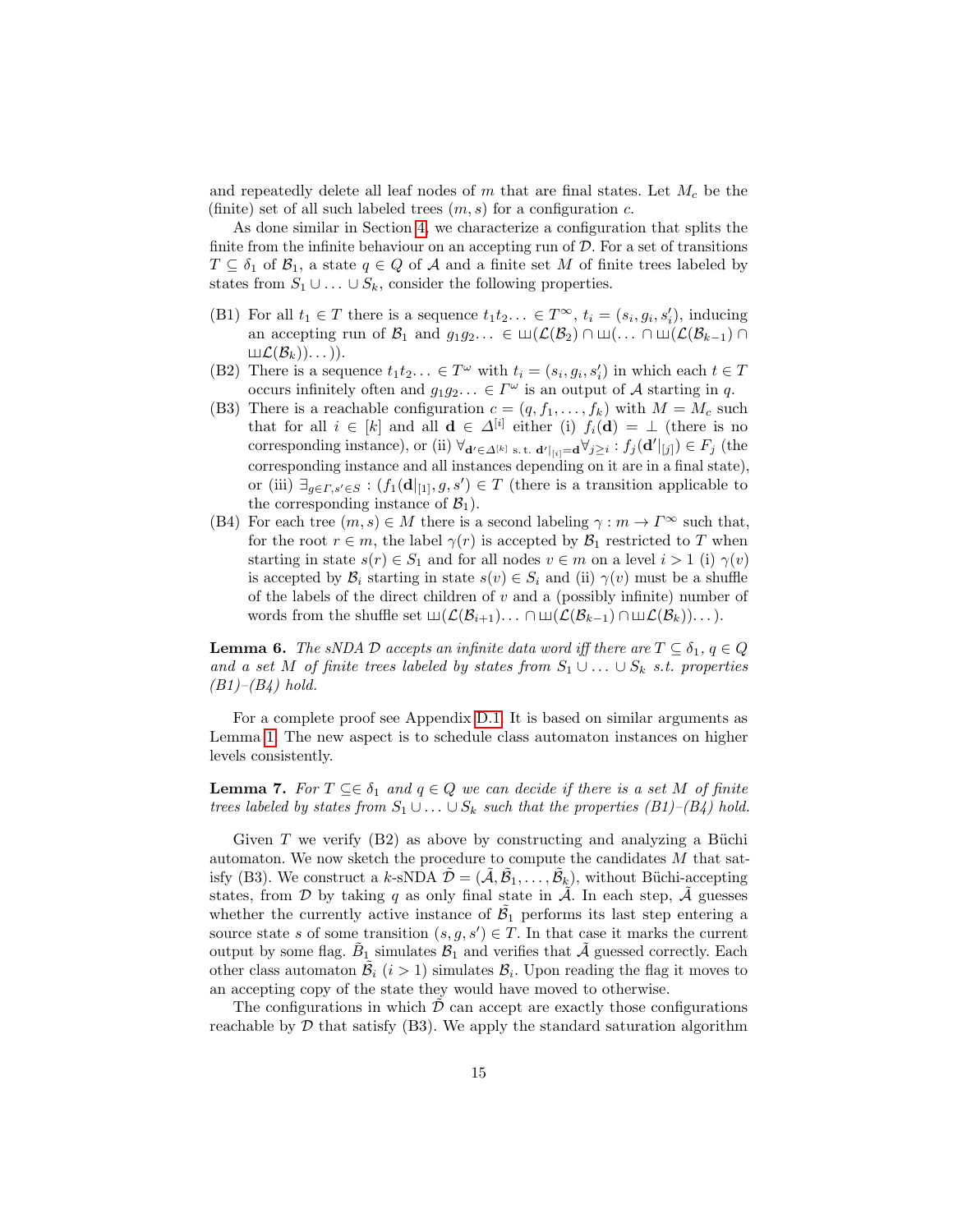for well-structured transition systems where constraints are propagated from the target control state backwards along the edges of the nMCS. After its termination, the algorithm computed the minimal preconditions for reaching a the target state. On a reversed sNDA, this can be understood as a forward propagation computing minimal post-conditions. In this case the target state is  $q$  and the minimal post conditions characterize the minimal configurations  $(q, f_1, \ldots, f_k)$ that can be reached. Here, minimal means with the smallest number of instances of some class automaton. The post-conditions hence give us all minimal sets  $M$ when reaching q. These are the (finitely many) candidates for  $(B4)$  since if none of those satisfies the properties any larger one will not either.

Now, for testing the candidates  $M$  to comply (B4) and  $T$  to satisfy (B1), the essential idea is to let the shuffle requirements be checked by a  $(k-1)$ -sNDA built by modifying the components of D. Such an automaton is constructed for each  $(m, s) \in M$  and each  $t \in T$ , respectively, and can, by induction, be checked for emptiness.

#### 6.2 From ND-LTL to NDA

The translation from ND-LTL<sup> $\pm$ </sup> to sNDA and pNDA, respectively, follows closely the one for BD-LTL in Section [4.2.](#page-8-2) For an ND-LTL formula over arbitrarily ordered attributes, a word has at every position a tree of attributes with f maximal paths of length of at most  $k$ . The first step is to translate this formula to a formula over the linearly order set of attributes  $[k]$  and encode each position of such a word by a segment of length  $f$ , where each position within a segment corresponds to a maximal path in the tree order  $(A, \leq)$ . This step is crucial as NDA only navigate according to linearly ordered attributes.

For translating the obtained formula  $\varphi$  into an NDA, the set  $AP_{\varphi}$  of atomic propositions used by  $\varphi$  is extended by propositions  $p_j^{\psi}$  and  $=\stackrel{x}{j}$  for each  $-r_{\text{max}} \leq$  $j \leq r_{\text{max}}$  and subformula  $\psi$  and attribute x of  $\varphi$ , where  $r_{max}$  denotes the largest (absolut) value used by  $C_x^r$  operators. As before positional formulae can be checked by the base automaton. Class formulae of the form  $C_x^r \psi$  can be handled by the local automaton corresponding to attribute x. Propositions  $=\frac{x}{j}$  are checked separately for each attribute  $x$  by adapting the construction used for Lemma [3.](#page-9-0)

Now, together with Theorem [6,](#page-13-0) we obtain a decission procedure for  $ND-LTL^{\pm}$ .

**Theorem 7.** Satisfiability of ND-LTL<sup>+</sup> is decidable over finite and infinite data words. Satisfiability of ND-LTL<sup>−</sup> is decidable over finite data words.

Corollary 1. Emptiness of pNDA wrt. infinite data words is undecidable.

#### References

- <span id="page-15-0"></span>1. Bojanczyk, M., David, C., Muscholl, A., Schwentick, T., Segoufin, L.: Two-variable logic on data words. ACM Trans. Comput. Log. 12(4) (2011) 27
- <span id="page-15-1"></span>2. Schwentick, T., Zeume, T.: Two-variable logic with two order relations. Logical Methods in Computer Science 8(1) (2012)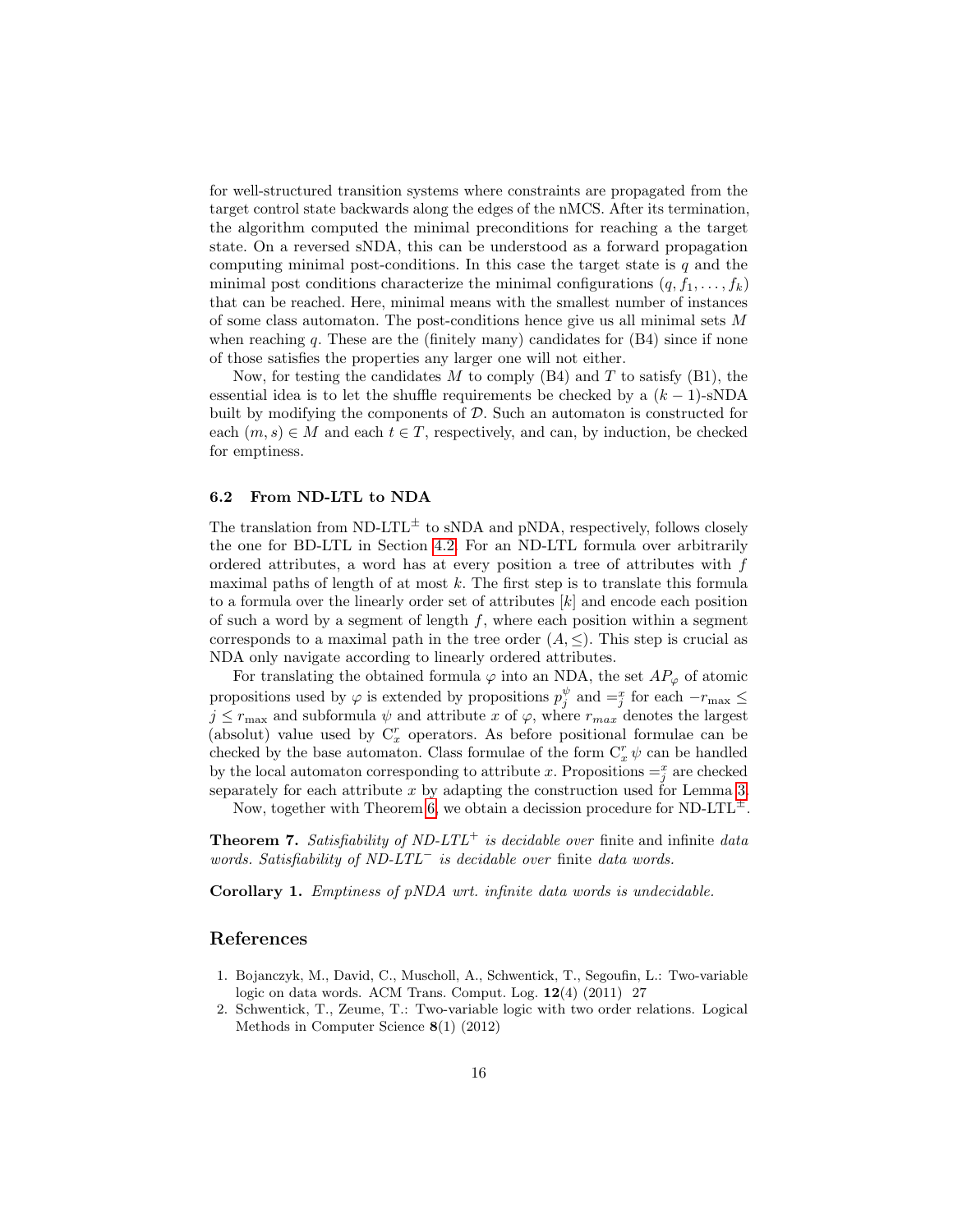- <span id="page-16-0"></span>3. Demri, S., Lazic, R., Nowak, D.: On the freeze quantifier in constraint LTL: Decidability and complexity. Inf. Comput. 205(1) (2007) 2–24
- <span id="page-16-1"></span>4. Demri, S., Lazic, R.: LTL with the freeze quantifier and register automata. ACM Trans. Comput. Log. 10(3) (2009)
- <span id="page-16-2"></span>5. Demri, S., Figueira, D., Praveen, M.: Reasoning about data repetitions with counter systems. In: LICS, IEEE Computer Society (2013) 33–42
- <span id="page-16-3"></span>6. Neven, F., Schwentick, T., Vianu, V.: Finite state machines for strings over infinite alphabets. ACM Trans. Comput. Log. 5(3) (2004) 403–435
- <span id="page-16-4"></span>7. Kaminski, M., Francez, N.: Finite-memory automata. Theor. Comput. Sci. 134(2) (1994) 329–363
- <span id="page-16-5"></span>8. Bouyer, P., Petit, A., Thérien, D.: An algebraic approach to data languages and timed languages. Inf. Comput. 182(2) (2003) 137–162
- <span id="page-16-6"></span>9. Björklund, H., Schwentick, T.: On notions of regularity for data languages. Theor. Comput. Sci. 411(4-5) (2010) 702–715
- <span id="page-16-7"></span>10. Tzevelekos, N., Grigore, R.: History-register automata. In Pfenning, F., ed.: FoSSaCS. Volume 7794 of LNCS., Springer (2013) 17–33
- <span id="page-16-8"></span>11. Björklund, H., Bojanczyk, M.: Shuffle expressions and words with nested data. In Kucera, L., Kucera, A., eds.: MFCS. Volume 4708 of LNCS., Springer (2007) 750–761
- <span id="page-16-9"></span>12. Kara, A., Schwentick, T., Zeume, T.: Temporal logics on words with multiple data values. In Lodaya, K., Mahajan, M., eds.: FSTTCS. Volume 8 of LIPIcs. (2010) 481–492
- <span id="page-16-10"></span>13. Leroux, J.: Vector addition system reachability problem: a short self-contained proof. In Ball, T., Sagiv, M., eds.: POPL, ACM (2011) 307–316
- <span id="page-16-11"></span>14. Lomazova, I.A., Schnoebelen, P.: Some decidability results for nested Petri nets. In Bjørner, D., Broy, M., Zamulin, A.V., eds.: Ershov Memorial Conference. Volume 1755 of LNCS., Springer (1999) 208–220
- <span id="page-16-12"></span>15. Finkel, A., Schnoebelen, P.: Well-structured transition systems everywhere! Theor. Comput. Sci. 256(1-2) (2001) 63–92
- <span id="page-16-13"></span>16. Abdulla, P.A.: Well (and better) quasi-ordered transition systems. Bulletin of Symbolic Logic 16(4) (2010) 457–515
- <span id="page-16-14"></span>17. Schnoebelen, P.: Revisiting ackermann-hardness for lossy counter machines and reset Petri nets. In Hlinený, P., Kucera, A., eds.: MFCS. Volume 6281 of LNCS., Springer (2010) 616–628
- <span id="page-16-15"></span>18. Demri, S., D'Souza, D., Gascon, R.: Temporal logics of repeating values. J. Log. Comput. 22(5) (2012) 1059–1096
- <span id="page-16-16"></span>19. Kara, A., Schwentick, T., Zeume, T.: Temporal logics on words with multiple data values. CoRR abs/1010.1139 (2010)
- <span id="page-16-17"></span>20. Rackoff, C.: The covering and boundedness problems for vector addition systems. Theor. Comput. Sci. 6 (1978) 223–231
- <span id="page-16-18"></span>21. Habermehl, P.: On the complexity of the linear-time  $\mu$ -calculus for Petri nets. In Azéma, P., Balbo, G., eds.: ICATPN. Volume 1248 of LNCS., Springer (1997) 102–116
- <span id="page-16-19"></span>22. Bouajjani, A., Mayr, R.: Model checking lossy vector addition systems. In Meinel, C., Tison, S., eds.: STACS. Volume 1563 of LNCS., Springer (1999) 323–333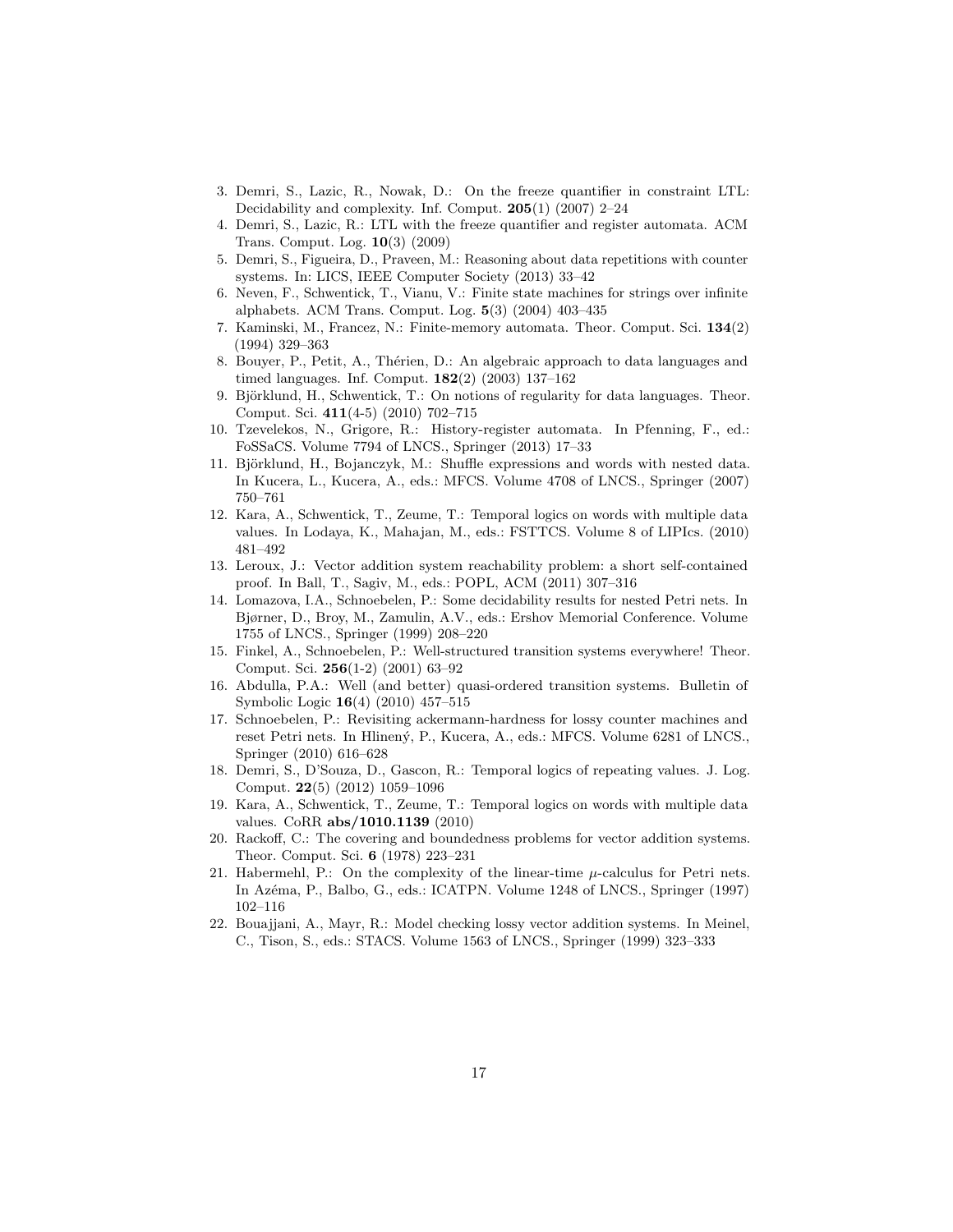## A Local Navigation in BD-LTL

A straight forward lemma that is used implicitly in the constructions is that the classes of pDA and sDA are closed under union and intersection.

**Lemma 8 (Closure).** Suffix- and prefix-closed data automata are closed under union and intersection.

**Proof.** For the intersection of two sDA or two pDA, carry out the usual product construction the base and class automata separately. An automaton accepting the union can be constructed by letting the base automaton perform a nondeterministic choice of one of automata and output a flag on the first letter indicating that choice. The class automaton then simulates the class automaton of the data automaton that was chosen. It is easy to see that these constructions result in an sDA or pDA if the two original automata were both an sDA or a pDA, respectively.

# B Satisfiability of BD-LTL<sup> $\pm$ </sup> is 2EXPSPACE-complete

#### B.1 ExpSpace-variants of Data Automata

For showing that an sNDA  $\mathcal D$  can be checked for emptiness wrt. infinite words we use Lemma [1](#page-8-0) for which we provide more detailed proof here. Recall that  $\mathcal{D} = (\mathcal{A}, \mathcal{B})$  with  $\mathcal{A} = (Q, \Sigma, \Gamma, \delta_{\mathcal{A}}, Q_0, \emptyset, B_{\mathcal{A}})$  and  $\mathcal{B} = (S, \Sigma, \delta, I, F, B)$ .

**Lemma [1](#page-8-0) (necessity).** Assume  $\mathcal{D}$  has an accepting run  $\rho \in (Q \times \mathfrak{F})^{\omega}$  on some word  $w \in (\Sigma \times \Delta)^{\omega}$ . Let  $T \subseteq \delta$  be the set of transitions of the class automaton  $\mathcal{B}$ taken infinitely often by  $\rho$ . Then, there exists some position i on  $\rho$  with  $\rho_i = (q, f)$ and, in the suffix  $\rho_i \rho_{i+1} \ldots$ , only transitions from T are taken by (any instance of) the class automaton B. If there were a transition  $t \in T$  violating property  $(A1)$ , some instance of B would reject since t is taken eventually. As this is not the case, property (A1) holds.

Second, we record that the configuration  $(q, f)$  meets the requirements of property  $(A3)$ . We assumed that only transitions from T are taken after position i carrying  $(q, f)$ . Hence, if there were some data value  $d \in \Delta$  violating (A3), the corresponding instance of  $\beta$  would not accept since it can neither take any transition anymore nor is it in an accepting state.

Third, the suffix  $\rho_i \rho_{i+1} \dots$  of  $\rho$  is a witness that (A2) is satisfied.

Lemma [1](#page-8-0) (sufficiency). To see that the opposite direction also holds, consider a run  $\rho$  of D that leads to  $(q, f)$  and continues by applying the the sequence of transitions  $\tau = t_1 t_2 \dots$  provided by (A2).  $\rho$  is accepting since A, starting in q. can correctly continue to move and produce the labels of the transitions while meeting its Büchi condition. Further, each active instance of  $\beta$  is identified by some data value  $d \in \Delta$  with  $f(d) \neq \bot$ . For those with  $f(d) \in F$ , we can just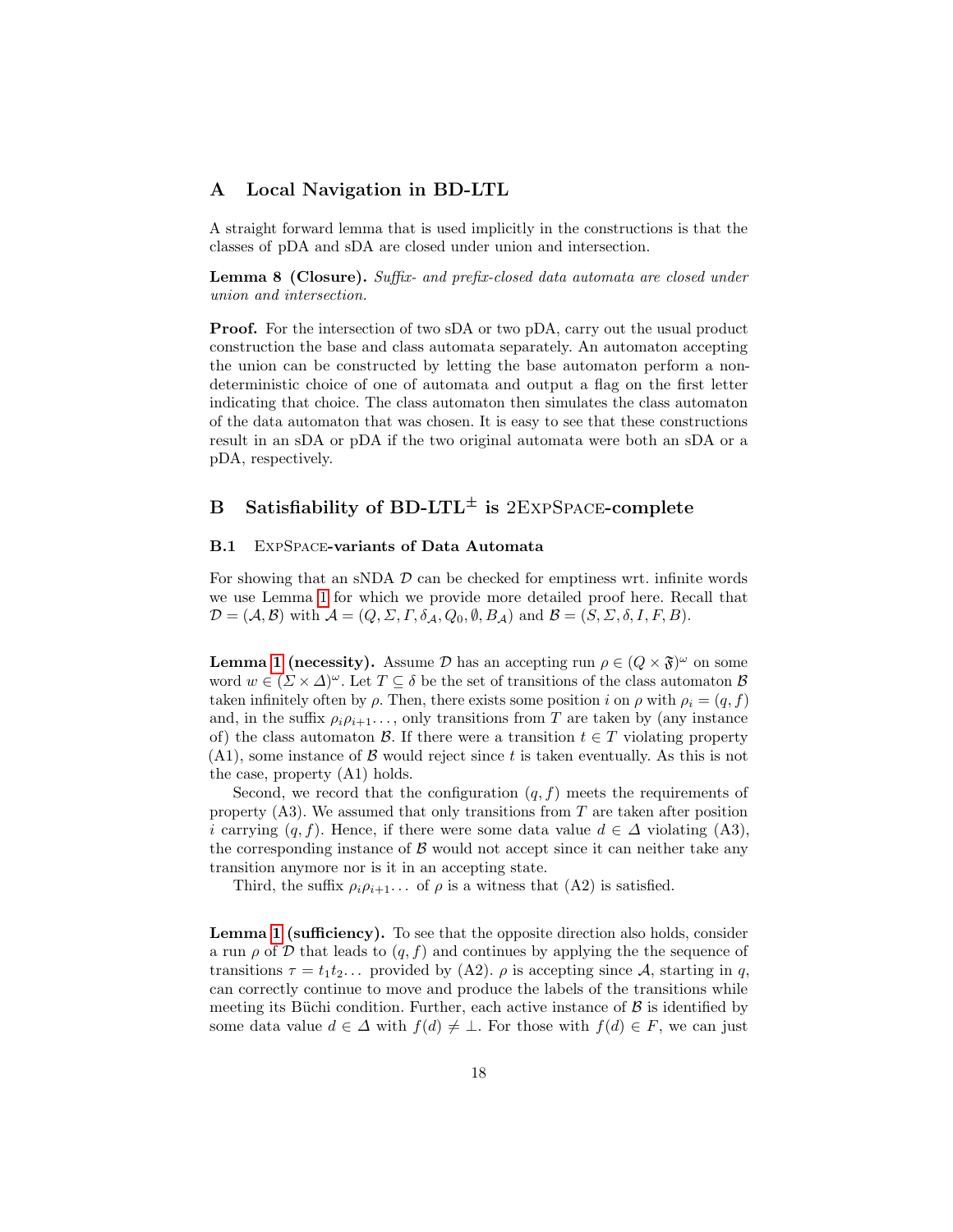consider them discontinued, hence they accept. A crucial point is that we can indeed always apply the transition sequence  $\tau$  since even if there is no active instance of  $\beta$  that allows for a particular transition  $t = (s, g, s')$ , we can always spawn a new instance of B in  $s \in S$  since B is suffix closed, i.e. all states are initial.

Property  $(A1)$  guarantees, that all instances of  $\beta$  are accepting when considering the following scheduling approach. Put all (finitely many) active instances in some queue of "temporarily completed" instances. Whenever a new instance is created it is appended to the queue. Take the first instance of the queue. The last transition taken by it, there is a finite sequence of transitions that leads  $B$  to a final or Büchi state. This sequence is guaranteed to occur as a (possibly scattered) subsequence in  $\tau$  and we just wait for the next suitable transition to occur while dispatching all intermediate transitions to other (existing or new) instances of  $B$ . Upon reaching a final or Büchi state we can dismiss it or append it to the queue, respectively. All instances are scheduled infinitely often or terminate in some final state. This way we can construct an accepted data word where the data value at each position corresponds to the active instance of B.

# B.2 From BD-LTL<sup> $\pm$ </sup> to Data Automata

**Proof (Simulating RA (Lemma [3\)](#page-9-0)).** Intuitively, the DA  $\mathcal{D}'$  that is supposed to be empty if and only if the intersection of the DA  $\mathcal D$  and the RA  $\mathcal R$  is empty, simulates both simultaneously. The base automaton of  $\mathcal{D}'$  simulates the base automaton of  $D$  and the finite control of  $R$ . In its state it keeps track of the registers currently in use. A register becomes marked as in use, when a data value is stored. Before a new data value can be stored, the register has to be marked as free. Therefore, the base automaton takes a special transition marked by the new input symbol \$ and guesses the data value currently stored in the register. The base automaton encodes in its output when it marks a register as in use or as free, and which registers have to be compared for equality or inequality with respect to the current data value. The class automaton of  $\mathcal{D}'$  simulates the class automaton of  $\mathcal D$  and keeps track of the registers the data value associated with the class projection it reads is currently stored in. Thus it can verify that the current data value is actually stored in the register that the base automaton expects.

For sake of simplicity, we do not consider Büchi accepting states for the following construction. They can be easily handled using the usual product construction for Büchi automata. Let  $\mathcal{D} = (\mathcal{A}, \mathcal{B})$  be a data automaton  $\mathcal{A} =$  $(Q_{\mathcal{A}}, \Sigma, \Gamma, \delta_{\mathcal{A}}, I_{\mathcal{A}}, F_{\mathcal{A}}, \emptyset)$  and  $\mathcal{B} = (Q_{\mathcal{B}}, \Gamma, \delta_{\mathcal{B}}, I_{\mathcal{B}}, F_{\mathcal{B}}, \emptyset)$ . Let  $\mathcal{R} = (Q_{\mathcal{R}}, \Sigma, k, \delta_{\mathcal{R}}, I_{\mathcal{R}}, F_{\mathcal{R}}, \emptyset)$ be a register automaton. We can define  $\mathcal{D}' = (\mathcal{A}', \mathcal{B}')$  with base automaton  $\mathcal{A}'=(Q_{\mathcal{A}'},\Sigma',\Gamma',\delta_{\mathcal{A}'},I_{\mathcal{A}'},F_{\mathcal{A}'})$  and class automaton  $\mathcal{B}'=(Q_{\mathcal{B}'},\Gamma',\delta_{\mathcal{B}'},I_{\mathcal{B}'},F_{\mathcal{B}'})$ with  $\Sigma' = \Sigma \cup {\{\$\}$  and  $\Gamma' = \Gamma \times 2^{[k]} \times 2^{[k]} \times [k] \cup [k]$  by:

 $-\,\,Q_{\mathcal{A}'}=Q_{\mathcal{A}}\times Q_{\mathcal{R}}\times 2^{[k]}$  $-\hspace{6pt}I_{{\cal A}'}=I_{{\cal A}}\times I_{{\cal R}}\times\{\emptyset\}$  $- \; F_{\mathcal{A}'} = F_{\mathcal{A}} \times F_{\mathcal{R}} \times 2^{[k]}$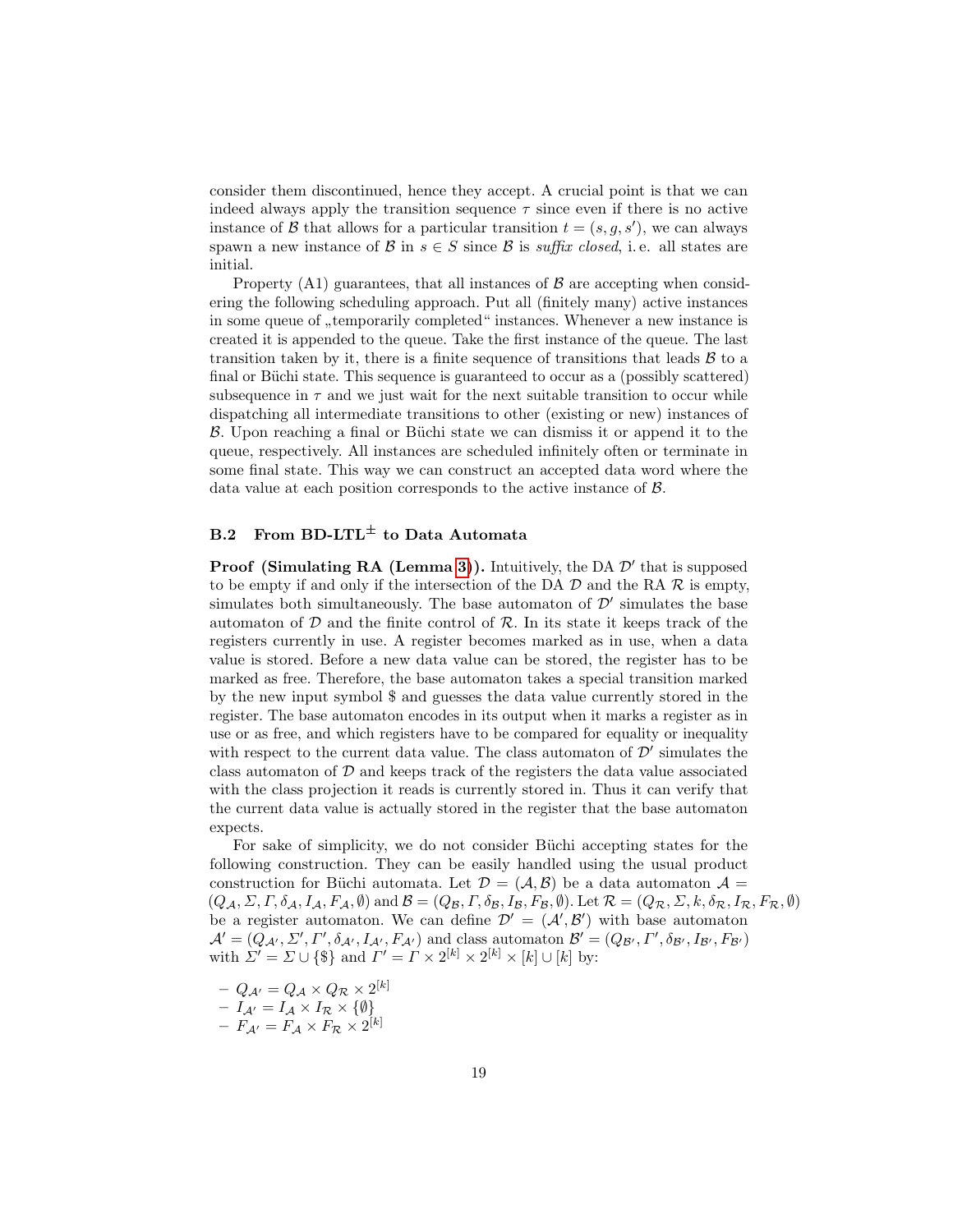$$
- ((q_{\mathcal{A}}, q_{\mathcal{R}}, R), a, (\gamma, R_{=}, R_{\neq}, r), (q'_{\mathcal{A}}, q'_{\mathcal{R}}, R \cup \{r\})) \in \delta_{\mathcal{A}'} \text{ iff:}
$$
  
\n•  $(q_{\mathcal{R}}, R_{=}, R_{\neq}, a, r, q'_{\mathcal{R}}) \in \delta_{\mathcal{R}}$   
\n•  $(q_{\mathcal{A}}, a, \gamma, q'_{\mathcal{A}}) \in \delta_{\mathcal{A}}$   
\n•  $r \notin R$   
\n–  $((q_{\mathcal{A}}, q_{\mathcal{R}}, R), \$, r, (q_{\mathcal{A}}, q_{\mathcal{R}}, R \setminus \{r\})) \in \delta_{\mathcal{A}'} \text{ iff } r \in R$   
\n–  $Q_{\mathcal{B}'} = Q_{\mathcal{Q}} \times 2^{[k]}$   
\n–  $I_{\mathcal{B}'} = I_{\mathcal{B}} \times \{\emptyset\}$   
\n–  $F_{\mathcal{B}'} = F_{\mathcal{B}} \times \{\emptyset\}$   
\n–  $((q_{\mathcal{B}}, R), (\gamma, R_{=}, R_{\neq}, r), (q'_{\mathcal{B}}, R \cup \{r\})) \in \delta_{\mathcal{B}'} \text{ iff}$   
\n•  $(q_{\mathcal{B}}, \gamma, q'_{\mathcal{B}}) \in \delta_{\mathcal{B}}$   
\n•  $R_{\mathcal{A}} \in R$   
\n•  $R \cap R_{-} = \emptyset$   
\n•  $r \notin R$   
\n–  $((q_{\mathcal{B}}, R), (\gamma, R_{=}, R_{\neq}, r), (q_{\mathcal{B}}, R \setminus \{r\})) \in \delta_{\mathcal{B}'} \text{ iff } r \in R$ 

In every step for every non-empty register  $r$  only one instance of the class automaton my be in a state, denoting that the associated data value is stored in r. This is guaranteed by the construction by assuring, using the base automaton, that a new data value is only stored once a register as been freed and that it is only freed if it contains a value, and by assuring using the class automaton, that the value at the storing position is the same as at the next following freeing position. It can be observed, that when the class automaton sees a store action, it will eventually see a free action (and no store or free action in between), or vice versa when it sees a free action, it has already seen a store action. Hence, the DA can be turned into a prefix or suffix closed DA by turning all states either into final (and Büchi accepting) or initial states.

## C Ordered Navigation on Multi-attributed Data Words

**Proof (Tuple Navigation (Proposition [2\)](#page-10-0)).** BD-LTL<sup>+</sup> subsumes  $LRV^{\top}$ which is known to be undecidable already over finite words when being extended by tuple navigation [\[5\]](#page-16-2). Let  $\varphi$  be a BD-LTL<sup>+</sup> formula over finite words. We can construct a satisfiability-equivalent formula  $\hat{\varphi}$  by replacing all future operators by past operators and vice versa and replacing every subformula  $\psi$  by  $\neg \mathcal{F} \wedge \psi$ . Now  $\mathbf{F}(\hat{\varphi} \wedge \mathbf{X} \mathbf{G}^*)$  is satisfiable if and only if  $\varphi$  is. Thus, the satisfiability problem of BD-LTL<sup>−</sup> tuple navigation is also undecidable.

Proof (Encoding rMCS (Lemma [4\)](#page-11-1)). For the set of attributes we take  $A := \{x_c, \hat{x}_c \mid c \in C\},\$ i.e., two attributes for each counter of M. Let the tree order  $\leq$  be defined s.t. attributes for different counters are incomparable and  $x_c > \hat{x}_c$  for all  $c \in C$ . We let  $\Phi_{\mathcal{M}}$  be the the conjunction composed the following formulae.

 $-\Phi_{\delta}$  specifies that a data word has to have the shape of a run according to the finite relation  $\delta$ , e.g., the correct order of states, followed by an operator, a counter and, again, a state. This can be done by only using plain LTL formulae.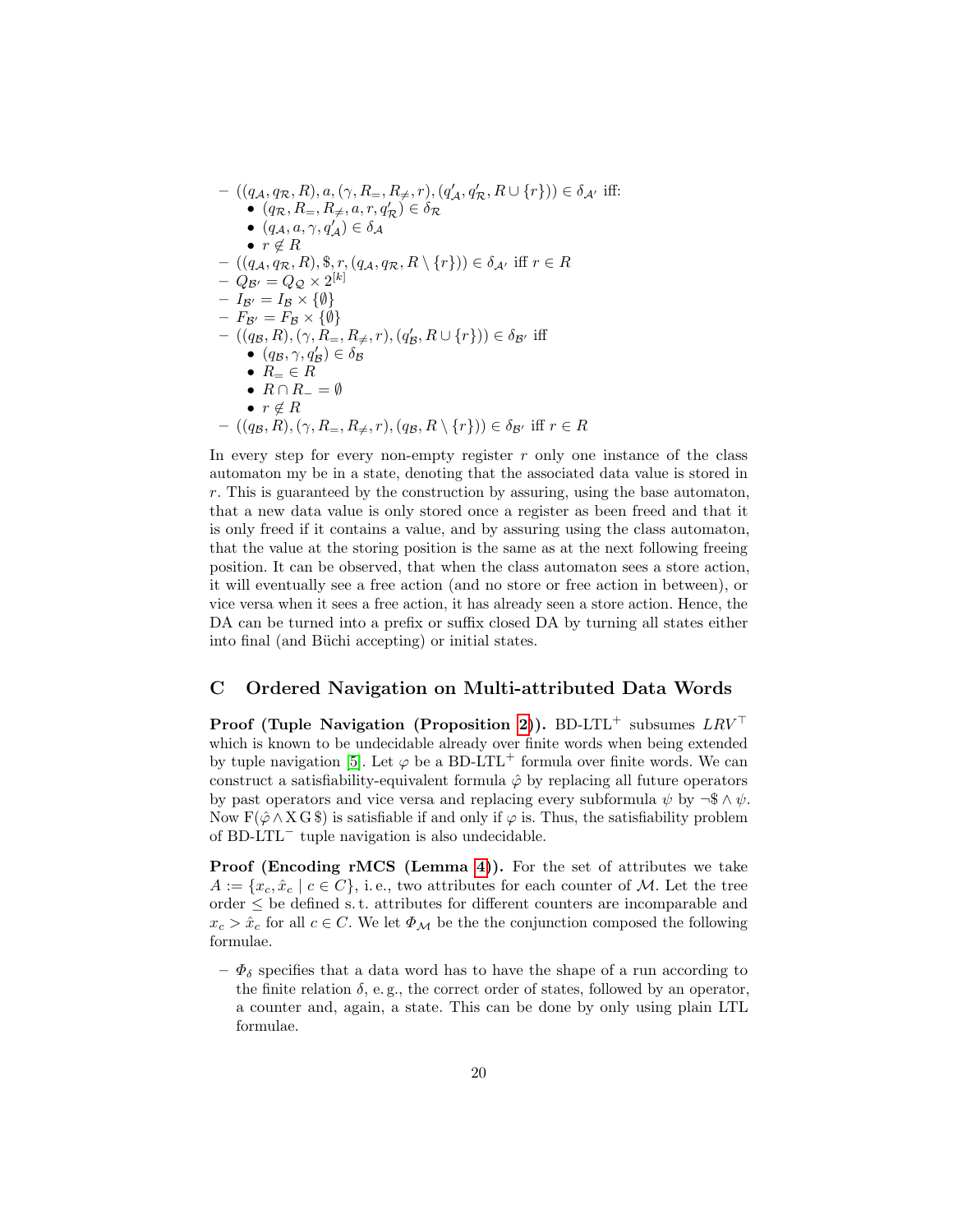- $\Phi_{\text{res}} := \bigwedge_{c \in C} G((\text{res} \wedge Xc) \rightarrow C_{\hat{x}_c}^0 \neg Y^= \top)$  specifies, that whenever a reset happens on any counter c, the current data value has never been seen before (in any of the top-level attributes  $\hat{x}_{c'}$ , including that for c).
- $-\Phi_{\text{dec}} := \bigwedge_{c \in C} G((\text{dec} \wedge Xc) \to C_{x_c}^0 Y^=(\text{inc} \wedge Xc))$  says, that for each decrement operation, the previous position with the same data must carrying an increment operation on the same counter. Note that in conjunction with  $\Phi_{\text{res}}$ , there must not be a reset on the same counter in between since using  $x_c$  in the formula means comparing the values of both attributes,  $x_c$  and  $\hat{x}_c$ .

## D Deciding Satisfiability of ND-LTL<sup> $\pm$ </sup>

#### <span id="page-20-0"></span>D.1 Nested Data Automata

In the following we provide the proof for Lemma [6,](#page-14-0) stating that it is necessary and sufficient to find a set  $T \in \delta_1$ , a state  $q \in Q$  and a set M of labeled trees such that the conditions (B1)–(B4) hold, in order to decide that an k-sNDA  $\mathcal D$ to be decide non-empty.

Let  $\mathcal{D} = (\mathcal{A}, \mathcal{B}_1, \ldots, \mathcal{B}_k)$  with

 $\mathcal{A} = (Q, \Sigma, \Gamma, \delta_{\mathcal{A}}, I_{\mathcal{A}}, \emptyset, B_{\mathcal{A}})$  and  $- \mathcal{B}_i = (S_i, \Gamma, \delta_i, S_i, F_i, B_i)$  for  $i \in [k]$ .

**Proof (Lemma [6,](#page-14-0) necessity).** Assume D has an accepting run  $\rho \in (Q \times$  $\mathfrak{F}_1 \times \ldots \times \mathfrak{F}_k^{\omega}$  on some infinite data word  $w = w_0 w_1 \ldots \in (\Sigma \times \Delta^{[k]})^{\omega}$  with  $w_i = (a_i, \mathbf{d}_i)$ . The run  $\rho$  induces a sequence  $\tau \in \delta_1^{\omega}$  of transitions of  $\mathcal{B}_1$  that are performed between consecutive configurations. This need not to be a run in  $\mathcal{B}_1$ but it is by definition a shuffle of runs of  $\mathcal{B}_1$  and since  $\rho$  is accepting each of these class runs is accepting. Let  $T \subseteq \delta_1$  be the maximal set of transitions of  $\mathcal{B}_1$  that occur infinitely often in  $\tau$ .

There is a position N in  $\tau$  (and  $\rho$ ) after which only transitions from T occur. Any transition  $t_1 \in T$  occurs eventually on the suffix of  $\tau$  starting at this position. The class run that  $t_1$  belongs to is accepting and since all states in  $\mathcal{B}_1$  are initial also each suffix of that class run is an accepting run of  $\mathcal{B}_1$ . In particular, the suffix starting with  $t_1$ .

This is our witness for  $(B1)$ : It consists only of transitions from T. Further, by the definition runs of NDA and the fact that all class automata states are initial, the sequence  $\gamma$  of labels along that run of  $\mathcal{B}_1$  is a shuffle of words accepted by  $\mathcal{B}_2$  which in turn are shuffles of words accepted by  $\mathcal{B}_3$  and so on. Intuitively, the instances of  $\mathcal{B}_2$  reading parts of  $\gamma$  are those where the corresponding data valuation is an extension of the data valuation corresponding the instance of  $\mathcal{B}_1$ reading  $\gamma$ .

We choose the state q to be that occurring in the configuration  $\rho_N =$  $(q, f_1, \ldots, f_k)$  at position N in  $\rho$ . Recall, that after N only transitions from T occur in  $\tau$ . The the suffix  $\tau_{N+1}\tau_{N+2}$ ... of  $\tau$  is then the witness for (B2). Since  $\rho$  is accepting,  $A$ , starting in  $q$  can output the sequence of labels corresponding to  $\tau_{N+1}\tau_{N+2}\ldots$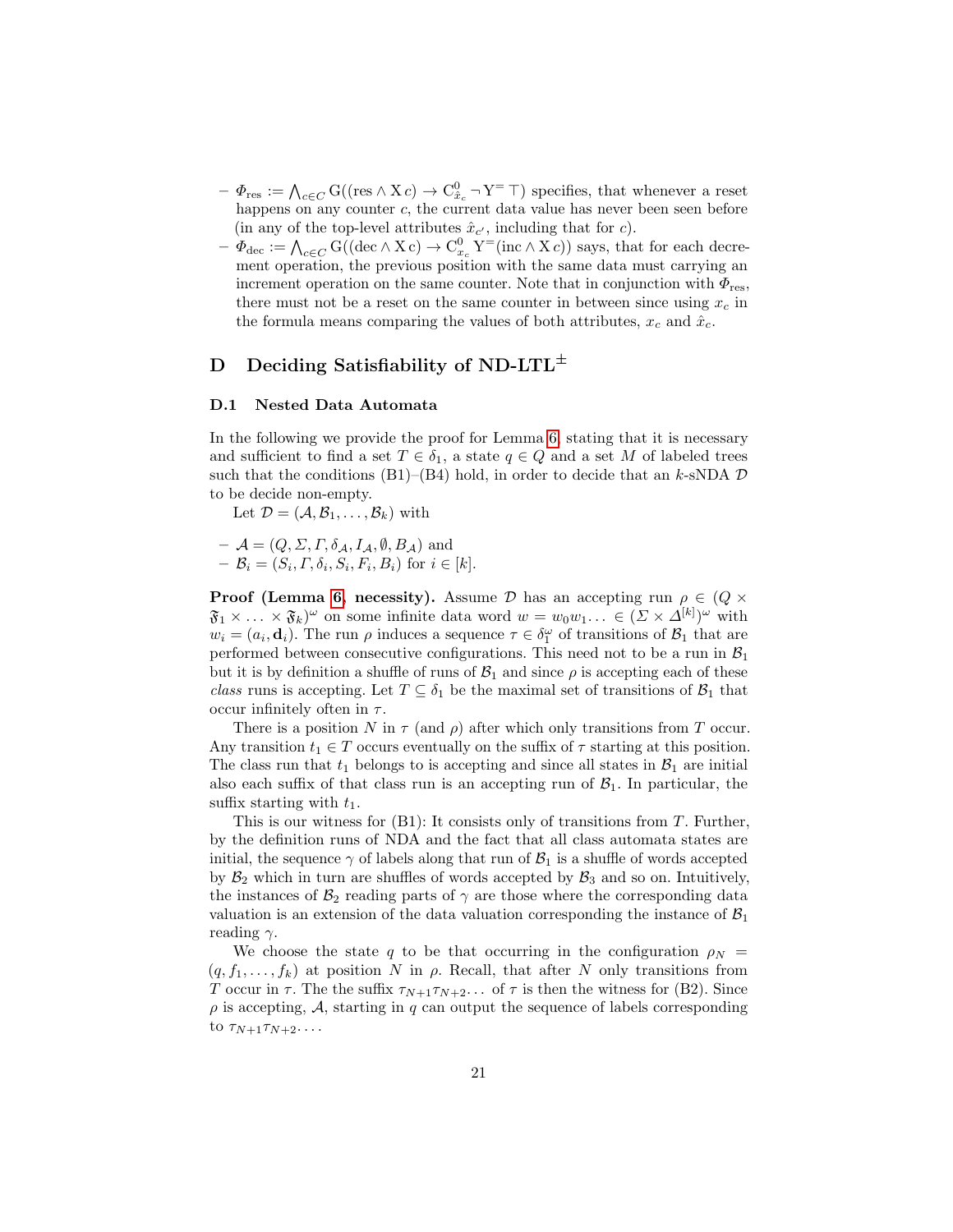Third, we record that  $\rho_N = (q, f_1, \ldots, f_k)$  is a reachable configuration for which property (B3) holds. Property (B4) states that at the configuration  $\rho_N$ fixed for property (B3), each active instance of a class automaton  $\mathcal{B}_x$  and all instances depending on it (present and spawned at later positions) must accept when continuing with  $\rho$ . This is the case since  $\rho$  is accepting.

**Proof (Lemma [6,](#page-14-0) sufficiency).** We have seen that if an sNDA  $D$  is non-empty, there is a reachable configuration  $c = (q, f_1, \ldots, f_k)$  inducing a set  $M_c$  of trees and a set of transitions  $T$  such that properties  $(1)-(4)$  hold.

To see that the opposite direction also holds, consider a run  $\rho$  of some sNDA  $\mathcal{D} = (\mathcal{A}, \mathcal{B}_1, \ldots, \mathcal{B}_k)$  that leads to the configuration  $c = (q, f_1, \ldots, f_k)$  and continues by applying the the sequence of transitions  $\tau \in T^{\omega}$  provided by (B2). The base automaton  $A$  accepts since starting in  $q$  it can correctly continue to move and produce the labels of the transitions while meeting its Büchi condition. This run of A already yields the string projection for data word w accepted by  $\mathcal D$ and it remains to argue that it is possible to correctly choose data values for  $w$ .

Up to reaching configuration c, property (B3) assures that there is a choice of data values such that all class projections are accepted by the corresponding class automaton, except for those represented in  $M_c$ . By (B4) we can "complete" these instances as follows. For each root of a tree  $(m, s) \in M_c$  we know that there is a sequence of transitions  $\tau_{(m,s)} \in T^{\infty}$  of  $\mathcal{B}_1$  such that  $\mathcal{B}_1$  accepts. Further, that run induces a word  $\gamma_{(m,s)} \in \Gamma^\infty$  and it is possible to decompose it into subsequences that can be assigned to the depending active instances (represented by the other nodes in  $m$ ) or to newly spawned instances of class automata of the respective level such that all those instances accept. Note that a spawning a new instance on some level  $x$ , which corresponds to a fresh data value in the model, implies spawning a new dependent instance for each level  $y > x$  as the data words we consider do not allow for missing data values. Property (B4) assures acceptance of those as the words annotated to leaf nodes that are not on the bottom level must still be a shuffle of words accepted by the class automata  $\mathcal{B}_{y'}$ ,  $k \geq y' > y$ , below.

We "execute" each sequence  $\tau_{(m,s)} = t_1 t_2 \dots$  by choosing the first occurrence of  $t_1$  in the global sequence  $\tau$  and devote it to the instance represented by the root of  $(m, s)$  by labeling the position of model w where  $t_1$  occurs with the corresponding data value. We continuously choose the respective next occurrence of the transitions  $t_2$ ... and proceed analogously. This is possible since (B2) guarantees that in  $\tau$  each transition occurs always eventually.

Having treated these "obligations" imposed by  $M_c$ , we can now fill the remaining positions where data values are missing in  $w$  as follows. Choose fresh data values for the first free position. For the transition  $t \in T$  taken at this position in  $\tau$ , property (B1) provides a sequence assuring that the new instances spawned will accept. This sequence is distributed over the global sequence  $\tau$  the same way as the sequences  $\tau_{(m,s)}$  above. Note that we can always choose a fresh data value, no matter which transition needs to be taken since the corresponding class automaton is suffix-closed and can thus be started in any of its states. The model w constructed that way is a witness that  $\mathcal D$  is non-empty.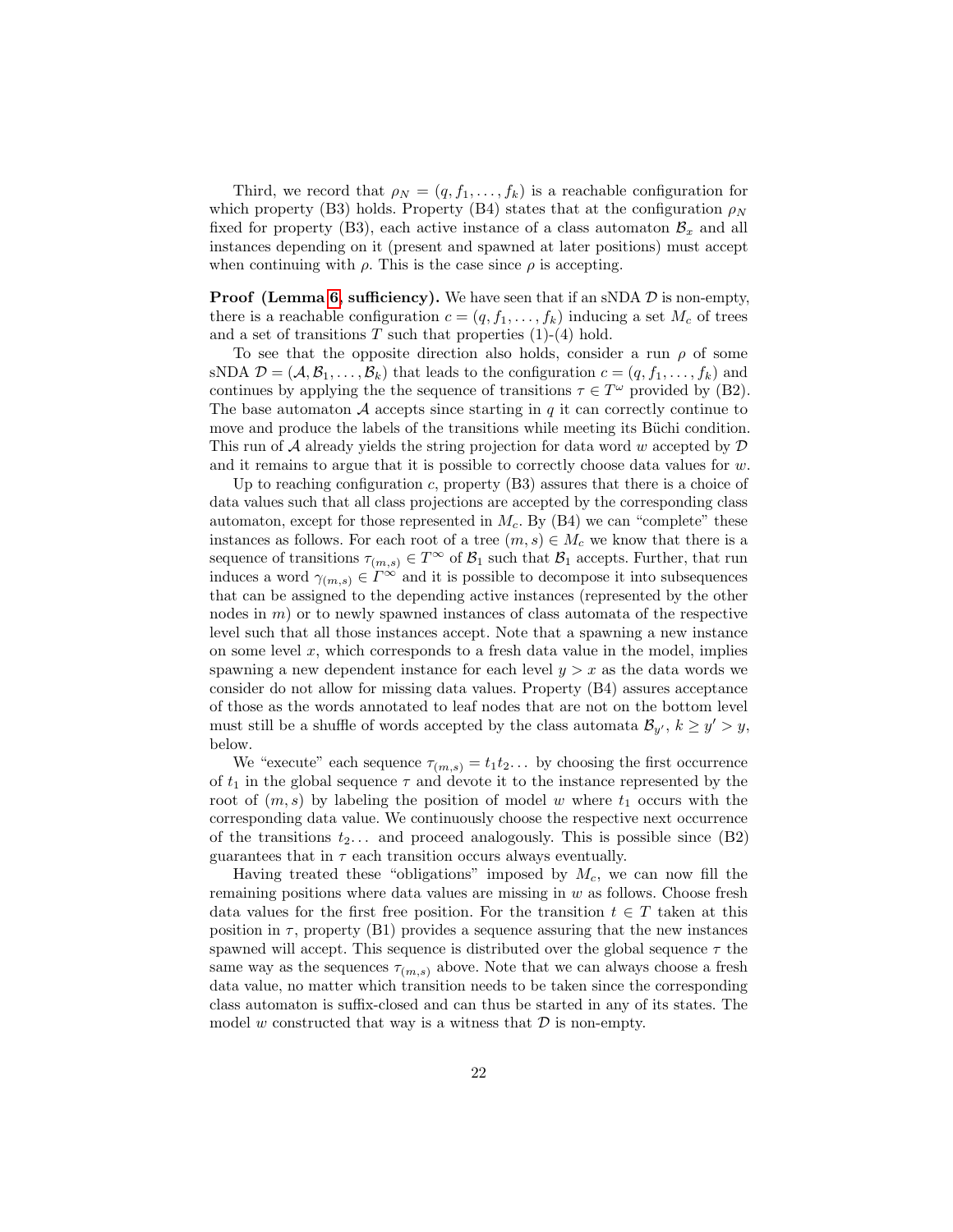#### D.2 From ND-LTL to NDA

For translating ND-LTL formulae to NDA we first reduce formulae over arbitrary tree-orders  $(A, \leq)$  to a satisfiability-equivalent formula over the *linearly* ordered set  $[k]$ . We provide this translation in detail in terms of the following lemma.

**Lemma 9.** Let  $(A, \leq)$  be a tree order of attributes with tree-height k. For each ND-LTL<sup> $\pm$ </sup> formula over  $(A, \leq)$  we can construct a satisfiability-equivalent  $ND-LTL^{\pm}$  formula over attributes [k] with the linear order on the natural numbers.

**Proof.** Let f be the number of maximal paths in the graph of  $(A, \leq)$ . We enumerate them and let  $f(x)$ , for  $x \in A$ , denote the lowest number i such that x occurs on the *i*-th such path. Further, let  $0 \leq h(x) < k$  be the level of x in the corresponding tree, i.e. the distance to its root. We let  $A' := \{y_0, \ldots, y_{k-1}\}\$ linearly ordered by  $y_0 \leq y_1 \leq \ldots \leq y_{k-1}$ .

The idea is now, similar to the construction in Section [4.2,](#page-8-2) to encode words over the tree order  $(A, \leq)$  into words over the linear order of attributes  $[k]$ , where we have segments of length  $f$  corresponding to single positions in the original data word. Each position within a certain frame corresponds to a maximal path in the tree order  $(A, \leq)$ .

We transform a given ND-LTL<sup> $\pm$ </sup> formula  $\Phi$  over attributes  $(A, \leq)$  and propositions AP into an ND-LTL<sup> $\pm$ </sup> formula  $\hat{\Phi}$  over attributes [k] and propositions  $AP' := AP \cup \{p_1, \ldots, p_f\}.$  The additional propositions are intended to mark the positions in each frame (i.e. modulo  $f$ ), which can easily be expressed by an LTL formula  $\Phi_e$ .

We can assume that  $\Phi$  has a normal form where each  $X^=$ ,  $Y^=$ ,  $U^=$  and  $S^=$ formula is directly preceded by  $C_x^r$ . This is due to the equalities

$$
C_x^r \neg \varphi \equiv (\neg C_x^r \varphi) \land \beta_r,
$$
  
\n
$$
C_x^r(\varphi \land \psi) \equiv (C_x^r \varphi) \land (C_x^r \psi),
$$
  
\n
$$
C_x^r X \varphi \equiv X^r \varphi,
$$
  
\n
$$
C_x^r Y \varphi \equiv Y^r \varphi,
$$
  
\n
$$
C_x^r(\varphi \cup \psi) \equiv X^r(\varphi \cup \psi),
$$
  
\n
$$
C_x^r(\varphi S \psi) \equiv X^r(\varphi S \psi),
$$
  
\n
$$
\varphi \cup \psi \equiv \psi \lor (\varphi \land X^=(\alpha(\varphi) \cup \alpha(\psi))),
$$
  
\n
$$
\varphi S^= \psi \equiv \psi \lor (\varphi \land Y^=(\alpha(\varphi) S^= \alpha(\psi))),
$$
  
\n
$$
X^= \varphi \equiv X^= \alpha(\varphi), \text{ and}
$$
  
\n
$$
Y^= \varphi \equiv Y^= \alpha(\varphi),
$$

where  $\beta_r$  is an LTL formula checking that it is possible to move r steps,  $\alpha(\varphi)$  :=  $\bigwedge_{x \in A} (\mathbb{Q}x \to \mathcal{C}^0_x \varphi)$  and, for  $r < 0$ ,  $\bar{X}^r$  denotes  $Y^{-r}$  and vice versa.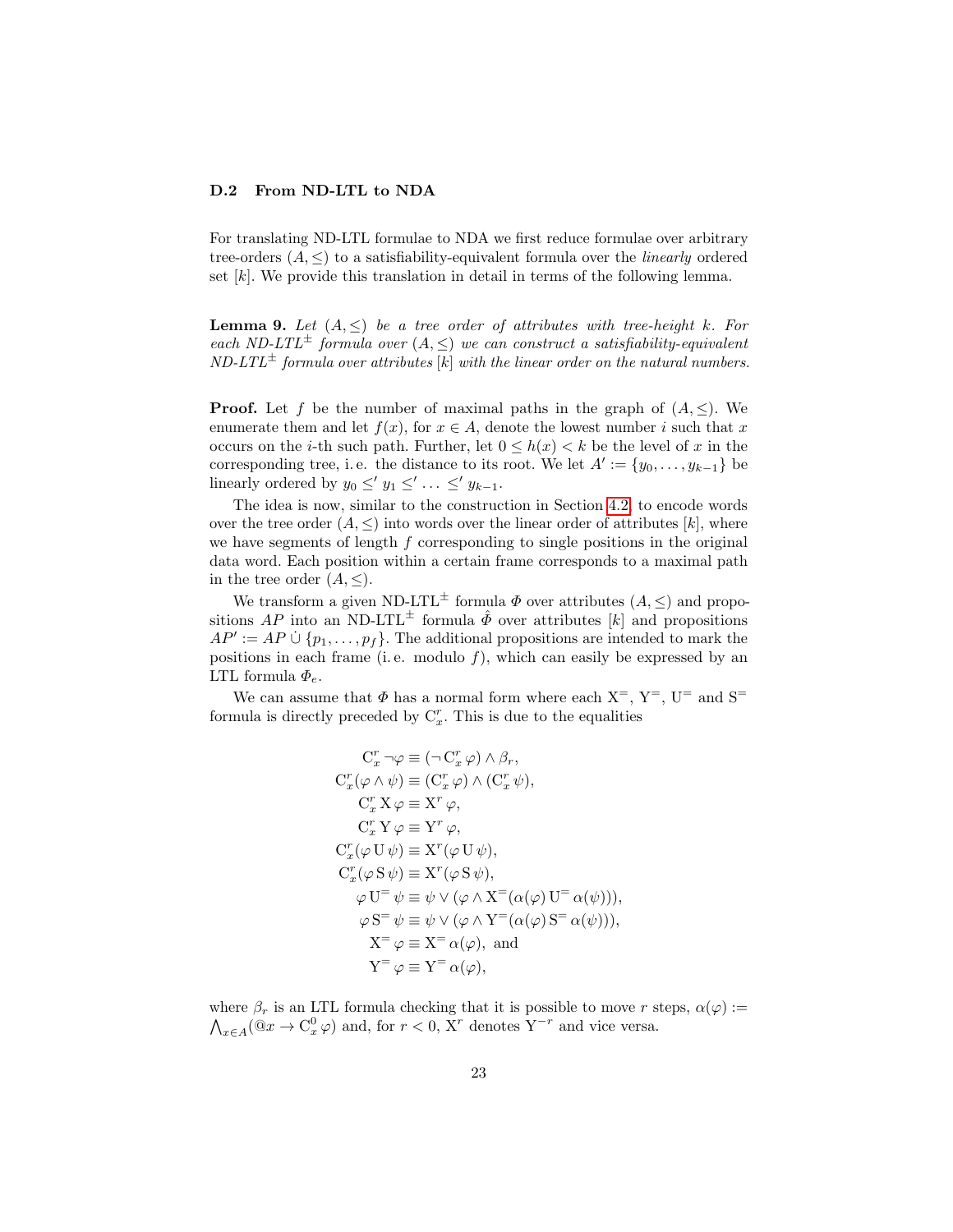Then,  $\hat{\Phi} := \Phi_e \wedge t(\Phi)$  where we define  $t(\Phi)$  as follows.

$$
t(p) = p
$$
  
\n
$$
t(\neg \varphi) = \neg t(\varphi)
$$
  
\n
$$
t(\varphi \land \psi) = t(\varphi) \land t(\psi)
$$
  
\n
$$
t(\varphi \lor \psi) = t(\varphi) \lor t(\psi)
$$
  
\n
$$
t(\mathbf{X} \varphi) = \mathbf{X}^f t(\varphi)
$$
  
\n
$$
t(\mathbf{Y} \varphi) = \mathbf{Y}^f t(\varphi)
$$
  
\n
$$
t(\varphi \mathbf{U} \psi) = t(\varphi) \mathbf{U} t(\psi)
$$
  
\n
$$
t(\varphi \mathbf{S} \psi) = t(\varphi) \mathbf{S} t(\psi)
$$
  
\n
$$
t(\mathbf{C}_x^r(\varphi \mathbf{U}^= \psi)) = \bigwedge_{j=1}^f p_j \to \mathbf{X}^{f(x)-j} \mathbf{C}_{y_{h(x)}}^{fr}(\varphi \mathbf{U}^= \psi)
$$
  
\n
$$
t(\mathbf{C}_x^r(\varphi \mathbf{S}^= \psi)) = \bigwedge_{j=1}^f p_j \to \mathbf{X}^{f(x)-j} \mathbf{C}_{y_{h(x)}}^{fr}(\varphi \mathbf{S}^= \psi)
$$
  
\n
$$
t(\mathbf{C}_x^r \mathbf{X}^= \varphi) = \bigwedge_{j=1}^f p_j \to \mathbf{X}^{f(x)-j} \mathbf{C}_{y_{h(x)}}^{fr-f(x)+f}(\mathbf{X}^= \varphi)
$$
  
\n
$$
t(\mathbf{C}_x^r \mathbf{Y}^= \varphi) = \bigwedge_{j=1}^f p_j \to \mathbf{X}^{f(x)-j} \mathbf{C}_{y_{h(x)}}^{fr-f(x)}(\mathbf{Y}^= \varphi)
$$

The correctness of the transformation can easily be seen by considering the underlying invariant, that the constructed formulae are evaluated equally on every position of a particular frame. Note that under the transformation, any  $ND-LTL^{\pm}$  formula stays in its respective fragment.

For the final translation to NDA we rely on the fact that we can check the additional propositions  $=\frac{x}{j}$ . This can be easily done using a register automaton. To obtain the type of automaton we need, such as pNDA or sNDA, we can then use the following lemma.

**Lemma 10.** For the linearly ordered set of attributes  $[k]$  and a natural number  $r \in \mathbb{N}$ , let  $\Sigma$  be a finite alphabet that includes a set  $P = \{\equiv_i^x | -r \leq j \leq r, x \in \mathbb{N}\}$  $A$ }  $\subseteq$   $\Sigma$  of dedicated propositions.

Let D be a k-nested NDA over A,  $\Sigma$  and a data domain  $\Delta$  and  $E \subseteq (\Sigma \times$  $\Delta^{[k]})^{\infty}$  be the language of all [k]-attributed data words  $w = \begin{pmatrix} a_0 a_1 & \cdots \\ a_0 a_1 & \cdots \end{pmatrix}$ ,  $a_i \in \Sigma$ ,  $\mathbf{d}_i \in \Delta^{[k]}$ , such that

$$
\forall_{0 \leq i < |w|} =^x_j \in a_i \text{ iff } \mathbf{d}_i|_{[x]} = \mathbf{d}_{i+j}|_{[x]}.
$$

We can construct a k-nested NDA  $\mathcal{D}'$  such that  $\mathcal{D}' = \emptyset$  iff  $\mathcal{D} \cap E = \emptyset$ . Further, if  $D$  is an sNDA or an pNDA then  $D$  is an sNDA or an pNDA, respectively.